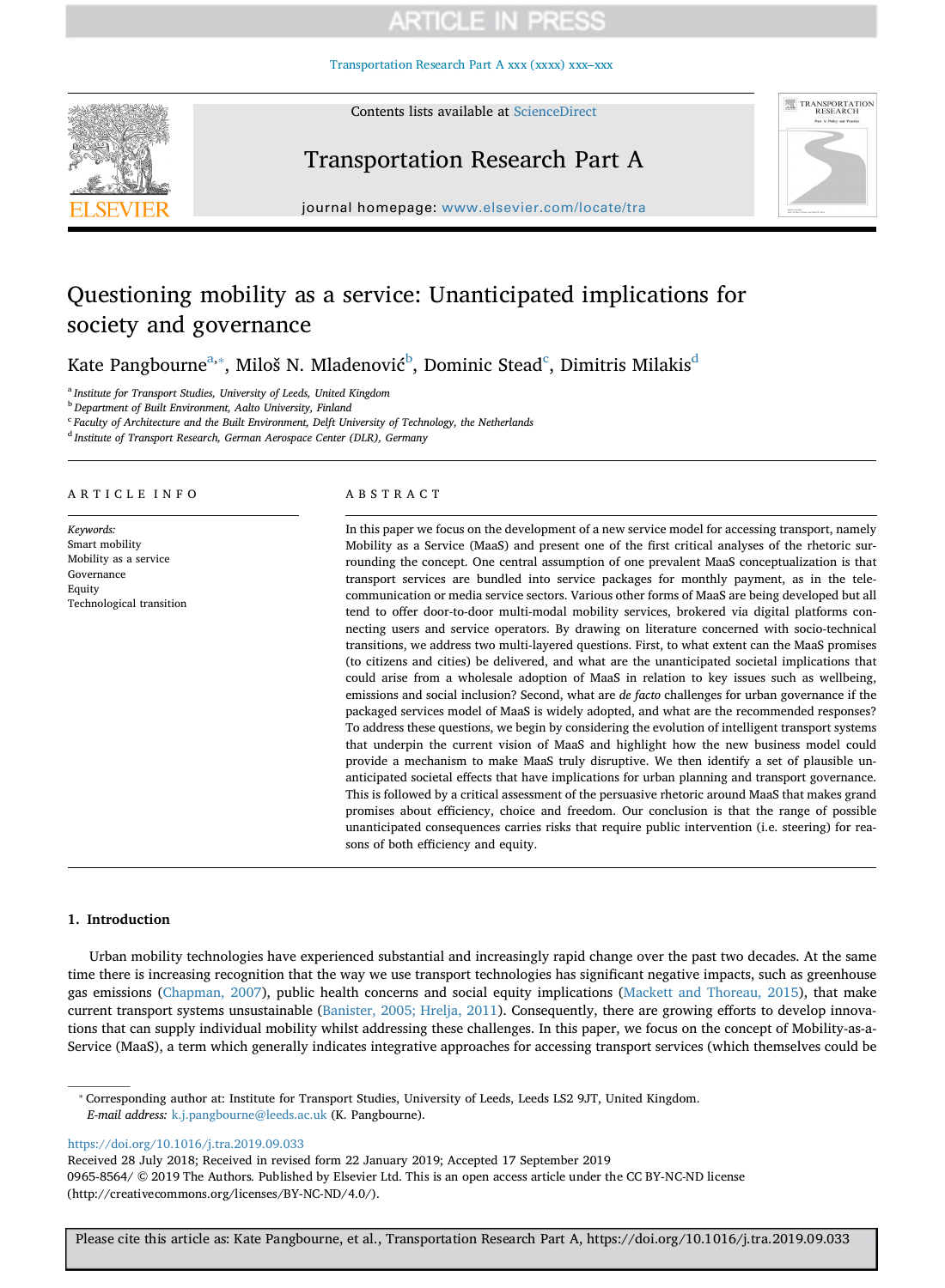### *K. Pangbourne, et al. Transportation Research Part A xxx (xxxx) xxx–xxx*

new) via mobile applications (apps). These could be described as disruptive technologies that could be game-changers for future patterns of urban mobility. It has been suggested that trends such as an apparent levelling off in the rise of car use, and the social change exemplified by the 'sharing economy', represent a window of opportunity for a sustainability transition in the mobility system [\(Geerlings et al., 2012, Kemp et al., 2012](#page-13-3)). However, it is not yet clear whether MaaS or any combination of the 'Smart Mobility' innovations will be sufficient to transition away from a technological regime dominated by the private car with an internal combustion engine. In addition, it is also uncertain whether the result will be more sustainable than the present system, especially as many of the mobility innovations that promote sharing are commercial rather than social transactions, and thus are likely to seek to maximise mobility rather than minimise it [\(Bardhi and Eckhardt, 2012](#page-13-4)).

MaaS represents an important case for detailed critique because, whilst there are still multiple definitions of what could be considered MaaS, a central assumption that is gaining ground is that transport services can be converted into service packages, akin to those offered in the communications and media service sectors. The promised result is provision of on-demand door-to-door mobility being offered by platforms that broker the transaction between users and providers of the mobility services, and MaaS promoters commonly bracket this objective with visions of 'individual freedom' and 'collective efficiency' (both examples from MaaS Global material). This rhetoric is clearly persuasive, but the claims need to be critically thought through. In this paper we define rhetoric as "The art of effective or persuasive speaking or writing, especially the exploitation of figures of speech and other compositional techniques" rather than as "Language designed to have a persuasive or impressive effect, but which is often regarded as lacking in sincerity or meaningful content"<sup>1</sup>). The disruptiveness of MaaS technology does not solely pertain to direct changes, but also carries implications for a wide aspect of societal sectors, as disruptive technologies often do [\(Jasanoff, 2007, 2016](#page-13-5)). Thus, informed by previous experiences in the transport sector [\(Akyelken et al., 2018; Blyth et al., 2016; Schwanen et al., 2004; Whitmarsh, 2012\)](#page-13-6), we can reasonably expect that any widespread roll-out of MaaS will have unanticipated and perverse outcomes ranging from changes in travel behaviour and attitudes to changes in land use and land value affecting urban form, as well as having differential impacts on certain social groups. We should also note that the term itself is very young, possibly originating in 2014 with a Masters' thesis [\(Heikkilä, 2014](#page-13-7)), and it's 'capture' of policy imagination has been relatively rapid.

In addition, as there are still plenty of MaaS components open for further development, each having associated uncertainties (such as how to design packages, [Matyas and Kamargianni, 2018](#page-14-0)), evaluating the technology during this phase of entrepreneurial experimentation enables us to consider what implications it has for mobility governance as MaaS deployment will challenge institutional structures and the policy landscape in new ways. Dowling points out that smart mobility is characterized by a blend of technological and business disruptions that create difficulties for transport governance which "is dependent on, and works through, legally defined or socially accepted categories" and these are not aligned with many of smart mobility's propositions [\(Dowling, 2018,](#page-13-8) [p51](#page-13-8)). Emerging innovations therefore have important implications not only for the way in which urban mobility is currently governed and how it will be governed in the future, but also are likely to have some potentially significant social and environmental effects that influence the objectives of wider urban governance. At the heart of governance (howsoever organised) is the functional capacity to "steer the economy and society" [\(Peters, 2014](#page-14-1)), and thus there must be a mechanism for first deciding on the collective goal and then implementing ways of achieving those goals (Peters, p 302). However, the research on wider implications for governance of MaaS is underdeveloped, and this gap has been repeatedly highlighted in recent publications [\(Bruun, 2018; Jittrapirom](#page-13-9) [et al 2017, 2018; Kamargianni and Matyas, 2017; Mulley, 2017; Rantasila, 2015; Sochor et al., 2015; Smith et al., 2018a, 2018b](#page-13-9)). Whilst [Audouin and Finger \(2018\)](#page-13-10) have undertaken a Multi-Level Governance analysis of the progress to commercial roll-out of Whim Helsinki, their analysis does not extend to identifying plausible unanticipated outcomes and their implications for future governance.

The paper is divided into four main parts. After explaining our methodological framework, we elaborate MaaS as an emerging technological concept accompanied by a set of rhetorical visions. We set out some of the actions taken by key actors that are implicated in constructing a pathway for MaaS that would take it from niche to regime change. Second, we then describe and discuss some plausible unanticipated consequences that we have identified. In the third part of the paper we situate the consequences within the context of urban governance and associated policy discourses that place pressure on the regime level and create windows of opportunity for MaaS to enter a transition pathway. Here, we outline potential actions and directions for future research. Finally, the concluding section provides recommendations for policy and governance.

### *1.1. Research questions and analytical framework*

This paper addresses two main questions. First, to what extent can the promises to citizens and cities of MaaS innovators be delivered, and what are the unanticipated societal implications that could arise from a wholesale adoption of MaaS in relation to sustainability and key societal issues such as health and well-being and social inclusion? Second, what are the challenges for urban governance from potential MaaS adoption, and what are the potential governance and policy-making responses to these challenges?

To date, the frameworks that have been used to analyse MaaS do not fully address the need for development in mobility governance, due to their narrow interpretations of governance and technology concepts, as well as depoliticized notions of their normative foundations [\(Docherty et al., 2017; Mladenović, 2019; Pangbourne et al., 2018\)](#page-13-11). In exploring the unanticipated implications of any substantial mobility transition to MaaS and the interventions that may be required to address them, we draw on transition theory as well as on some fundamental ideas that are often advanced to justify government intervention, namely efficiency (public

<span id="page-1-0"></span><sup>&</sup>lt;sup>1</sup> both usages are given in the Oxford Dictionary of English [\(https://en.oxforddictionaries.com/definition/rhetoric](https://en.oxforddictionaries.com/definition/rhetoric) last accessed 3/12/2018.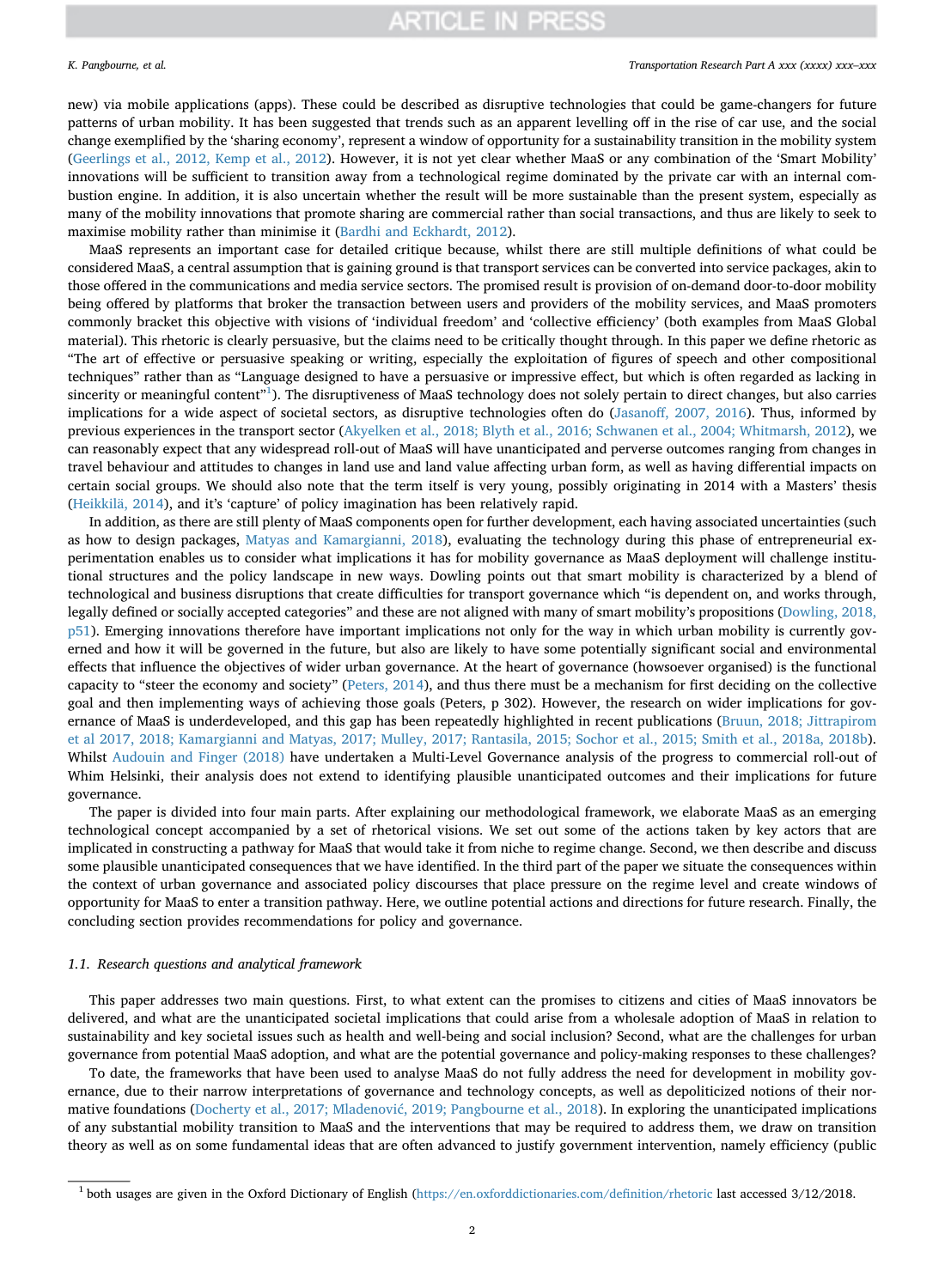goods, addressing externalities and conditions of market failure), equity (such as social inclusion, intergenerational equity and spatial justice) and ethics (e.g. [Cabinet Office, 2001; Howlett, 2009](#page-13-12)). In this paper we restrict our consideration to efficiency and equity. The reasons are because achieving transport efficiency is a long-standing goal of urban and transport planning and policy and because equity is increasingly recognised as entwined with mobility and accessibility to life opportunities (goods, services, employment, education and healthcare). The alterations to our transport networks that could arise from widespread deployment of MaaS will have both efficiency and equity implications. For manageability we leave ethics to one side but recognise that equity has an important ethical dimension (see for example [Martens, 2016](#page-14-2)).

## *1.2. Theoretical framework and method*

In this section we explain how the key concepts that we utilise are working together in our analysis. The theoretical framework draws on transition theory, blended with insights from innovation and governance literatures. Transition theories are important to our analysis because much of this body of work focuses on the global socio-technological challenge posed by climate change (the 2015 Paris Agreement set a target of keeping within a 1.5 °C average increase in global temperature) ([UNFCCC, 2015\)](#page-14-3). The objectives of transport policy have been influenced by climate policy, though a true step-change has been elusive. In 2016, the transport sector was responsible for 27% of the total EU-28 greenhouse gas emissions, 72% of which comes from road transport alone. Furthermore, emissions from transport 22% above 1990 levels, yet need to be two thirds below that level by 2050 to meet the long-term emissions reduction target contained in the 2011 Transport White Paper [\(EEA, 2018\)](#page-13-13).

We are particularly utilising the Multi-Level Perspective (MLP) of socio-technological transitions ([Geels and Schot, 2007](#page-13-14)), which in part answers the call of ([Audouin and Finger, 2018](#page-13-10)). The MLP provides a framework within which transition can be understood as a process in which an incumbent socio-technological regime remains in place over time as a relatively slow-changing wider landscape tends to limit the impact of forces that drive change. Nevertheless, there is more or less continuous incubation of new technology and social innovation at the niche level. Occasionally technologies transition from niche to regime level, as windows of opportunity are opened by pressures emerging at the landscape level. It has been observed that climate change and environmental concerns are currently exerting pressure on the incumbent automobility regime from the landscape level (e.g. [Geels, 2012](#page-13-15)). Within the MLP the processes of regime change or adaptation are not seen as under the full control of any of the actors in the system; however, there are transition mechanisms at work. These were not fully specified in the original MLP conceptualisation. However, business models have been conceptualised as a transition mechanism for commercialising an innovative technology. Finding the right model can enable niche technologies to disrupt the incumbent socio-technical regime ([Bidmon and Knab, 2018; Sarasini and Linder, 2017](#page-13-16)).

Alongside the MLP there exists a substantial body of work on more normative and directed transitions to address the challenge of climate change (e.g. Transition Management, Transformative Climate Action, Transform Political and Economic Systems, Social-Ecological Transformation, Grassroots Transition). We have not incorporated these alternative approaches into our framework, as they are more prevalent in the climate change domain [\(Hjerpe et al., 2017\)](#page-13-17) rather than transport, apart from the use of Transition Management perspective by [\(Sharmeen and Meurs, 2018](#page-14-4)).

We make two contributions in this paper. First we highlight the role of rhetoric in building a transition pathway for MaaS from niche to regime. Second, we argue from inference how urban governance could be undermined by unanticipated outcomes from MaaS roll-out if too much reliance is placed on the rhetoric. Rhetoric as a persuasive tool has been identified as an important mechanism in the social construction of technology and the challenges that technological solutions are intended to address (e.g. [Berkhout, 2006](#page-13-18)). Thus, rhetoric plays an essential role in simultaneous co-construction of the societal challenge and technological solution that MaaS represents. We show how these functions are evidenced in the rhetoric that exhibits four discursive features that are typical of early stage technological development [\(Berkhout, 2006; Olson, 1973; Segal, 1994; Gill, 2006\)](#page-13-18):

- Rhetoric conceptualizations are concrete enough to be applicable in the real context.
- The rhetoric is critical of contemporary times and existing technological regime.
- Rhetoric conceptualizations often provide very compelling arguments for social change.
- The rhetoric underlines the technological impact that would render previous technological transitions almost irrelevant.

We employ an inductive approach in this paper, combining documentary analysis (defined as texts existing in either electronic or physical form) [\(Grant, 2019\)](#page-13-19) with a high level case study of the deployments of Whim and a narrative synthesis using relevant material from the peer-reviewed literature. Secondary data is drawn from documents and websites of MaaS actors (the main sources are those used for the examples in [Table 2\)](#page-6-0). Qualitative case study approaches are appropriate in the case of understanding new phenomena. The approach provides insight which is transferable to similar cases rather than global generalisability, and [Smith et al.,](#page-14-5) [2018b](#page-14-5) advocated for more case studies on the diffusion of MaaS developments in a wider range of institutional settings.

For the most part the documentary data has been accessed in English. Some material was sourced in the local languages, and the skills of the authors and automated translation tools were utilised for translation purposes. The authors are multi-lingual and located in or near to the countries from which the case studies are drawn, and have good access to the material. We take the view that these documents are socially constructed with authorial intention to persuade specific types of reader, and thus are mostly biased *towards* MaaS benefits. Our analysis of the documents utilises a traditional understanding of the art of rhetoric overlaid on to a discourse analysis that sceptically interrogates the validity of the key persuasive claims made by pro-MaaS actors [\(Jasanoff, 2016; Kamargianni](#page-13-20) [et al., 2016\)](#page-13-20).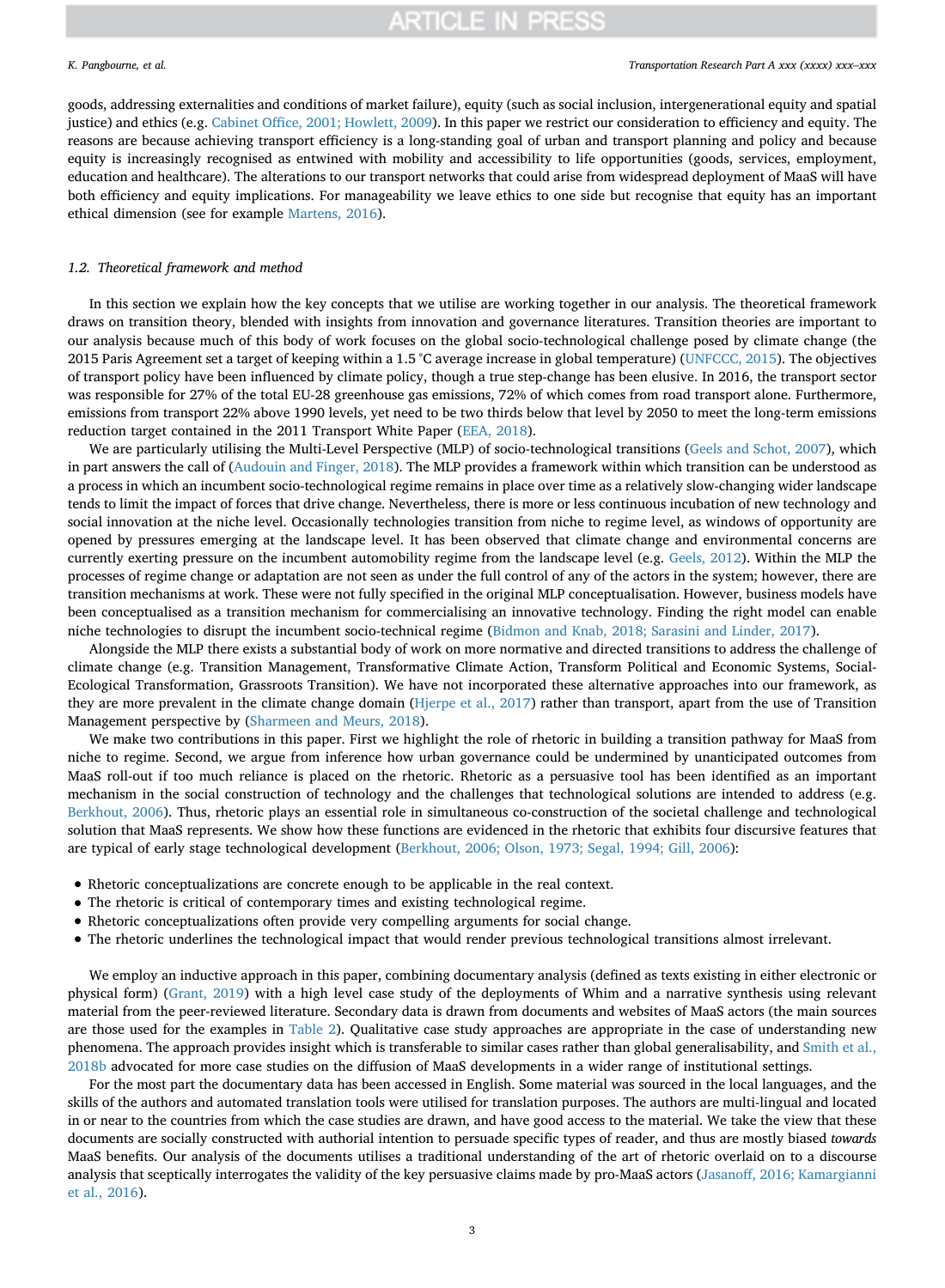## **2. What is MaaS? Converging technologies, definitions and rhetoric**

In this section we begin by outlining the evolution of MaaS as an example of socio-technological innovation converging towards the currently dominant definition of MaaS as a 'bundled service model'. We then illustrate how a regime pathway is being constructed for MaaS with reference to the actors that are involved and a several countries where plans to introduce this model of MaaS are relatively advanced, with operational pilots from a single pioneer start-up, MaaS Global: Belgium, Finland, the Netherlands, and the UK. This range of cases provides a similar supranational context within EU and a single brand, whilst enabling comparison accounting for differences in governance structures and cultures among these countries.

### *2.1. Technological convergence as a foundation for MaaS*

Technologies, as complex socio-technical phenomena, usually develop through convergence and non-linear pathways ([Jasanoff,](#page-13-20) [2016\)](#page-13-20). MaaS is therefore an outcome of a convergence among several socio-technological trajectories, involving a multitude of actors in dynamic interaction. At the core of this development are Information and Communication Technologies (ICTs) which enable integration of information, booking and payment, and support operational flexibility for near-real-time demand-responsiveness. ICTs thus create opportunities for various prototype mobility integration platforms, that converge towards the early uses of the term MaaS itself in Finland [\(Heikkilä, 2014\)](#page-13-7). Thus, the broad definition of MaaS is a product that enables users to buy access to a range of mobility services including public transport and commercial services such as car hire or taxi.

The early manifestations of such models were advanced under the heading of integrated or intelligent transport systems (ITS) before smart mobility and MaaS entered the lexicon. We divide these into four main groups. The first group of synergistic applications include ticketing systems, particularly those which integrate payment and access through a single interface, such as London's Oyster Card ([Kamargianni et al., 2016\)](#page-13-21). A second group of synergistic applications rose through ICT industry engagement with the so-called 'sharing economy'. Existing social movements for peer-to-peer sharing were able to 'scale up' by the application of mobile ICTs (e.g. BlaBlaCar). This sharing is increasingly commercial rather than social, and thus better defined as an 'access economy' [\(Eckhardt and](#page-13-22) [Bardhi, 2015\)](#page-13-22). Continued development of these models now permit many users to share vehicles through companies such as Zipcar or CityBike. A third development includes a proliferation of smartphone apps providing real-time transport information, either crowdsourced, utilising open data or public authority/operator Application Programming Interfaces (APIs) (e.g., Moovit). Some of these innovators have business models that are more explicitly aimed at transportation management: Moovit's approach is a business-tobusiness (or Transport Authority (TA)) model, presenting itself as a data analytics service creating value as the 'owner' of mobility data crowd-sensed from 140 million users, thus proffering a tool for 'anticipatory governance' of mobility services to TA [\(Quay,](#page-14-6) [2010\)](#page-14-6). A fourth development focuses on providing demand-responsiveness for limited modes or defined areas with payment integrated into a service app. Kutsuplus is a recent Finnish example [\(Jokinen et al., 2019; Weckström et al., 2018](#page-13-23)), though there have been other prominent trials in Europe and North America, such as UbiGo (Sweden) and GoDenver (USA).

To summarise, MaaS is a relatively recent and rapidly shifting concept associated with Smart Mobility, and consists of a hybrid technological innovation combining ICT with a business model for delivering integrated access to transport services [\(Heikkilä, 2014](#page-13-7)). A range of definitions are documented, amounting to a set of dimensions that MaaS ought to have ([Jittrapirom et al., 2017\)](#page-13-24). For our purposes, the central dimension is that users are purchasing mobility services via a broker (often termed a mobility operator) that provides an interface connected to multiple transport services. These could be from one or many operators. In [Section 2.2](#page-3-0) below we outline the actors who are involved in developing MaaS from niche to mainstream and describe some of the key actions that are being taken.

### <span id="page-3-0"></span>*2.2. The social construction of a regime pathway for MaaS*

At the European Union (EU) level, MaaS is portrayed as an 'essential' smart mobility service in the Strategic Transport Research and Innovation Agenda, which takes the view that business and governance models need to be better integrated to stimulate innovation (A). There are several other organizations voicing support for MaaS and user-centric mobility services in general such as CIVITAS and Polis (B, C). The EU MaaS Alliance (MA) (founded in 2015) is a public-private partnership created to promote the concept. MA comprises such actors as cities, national and transport authorities (TA) but also automotive companies, ITS manufacturers, consultant companies, as well as universities and research institutes. MA states its goal as the facilitation of "a single, open market and full deployment of MaaS services", being achieved through partner meetings and their coordinated activities, such as reports, public talks, all the way to social media posts.

MA is focused on addressing a fragmented approach to governance across Europe, as it perceives this to be a barrier to providing seamless cross-border services. MA advocates for market-based innovation facilitated by open, standardized ICT architectures and APIs, better data quality and more flexible transport regulation (D). Their promotion of market-based solutions is presented as grounded in societal need, e.g. MA underlines the inconvenient parts of individual journeys and makes claims for improving the efficiency of the entire transport system. Their rhetoric also highlights the need for inclusion of different kind of users, including persons with reduced mobility or disabilities, as well as aiming at environment sustainability, and thus at least includes equity considerations at the rhetorical level. At national level there are various similarities in approach across the three countries we examine. These are discussed below.

In Finland (FI) governance processes have led to regulatory action to focus on the business opportunity based on competencies in developing digital products and services [\(Heikkilä, 2014\)](#page-13-7). Business Finland (formerly Finnish Funding Agency for Innovation) and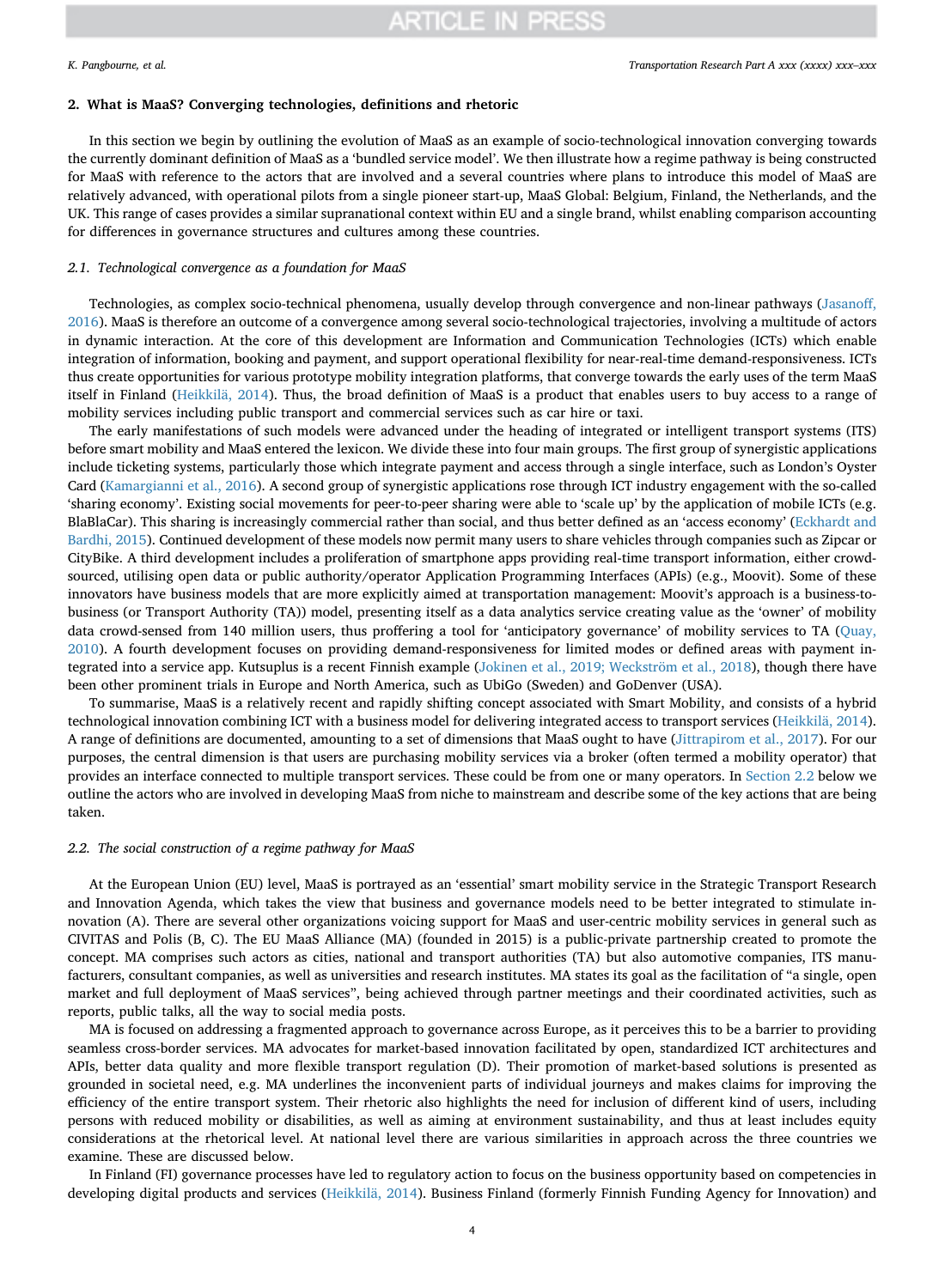### *K. Pangbourne, et al. Transportation Research Part A xxx (xxxx) xxx–xxx*

the Finnish Ministry of Transport and Communications (LVM) had several funding programs for supporting MaaS developments. LVM and Finnish Transport Agency (FTA) both advise public authorities to create the environment for attracting market-based, domestic and foreign funding, with the intention of developing exportable mobility innovations (E). The most significant development is the 2017 Finnish Transport Code (Liikennekaari), making changes in taxi licence quotas and forcing all transport service providers to open data and single tickets APIs (F, G). These activities solidify the perspective that the role of the public sector is to enable the change and provide favourable operating conditions, by facilitating business efficiency, whereas the responsibility for both innovation and service development lies with the private sector. This governance environment has facilitated MaaS Global to introduce its app service Whim to the Helsinki area.

Organisations in the Netherlands (NL) and Belgium (BE) are looking to developments in FI and Sweden (SE) as their main sources of information and inspiration on MaaS as a key component in achieving a goal of providing 'Smart Mobility'. Twenty-nine public and private sector organisations, including telecom companies, provincial governments, transport consultants, the Dutch travellers' association and universities signed a 2016 manifesto (Q) calling for the rapid adoption of MaaS in the Netherlands. At the time of writing, a MaaS Taskforce had been established with over 40 members. MaaS is mainly available for corporate travel – several schemes provide access to a range of public and private mobility services via a single card. For the last 2 years, MaaS Global's Whim has operated a PAYG service in Antwerp (BE) and there have been plans to launch in Amsterdam (NL) for some time (O). Several other app-based mobility services are presented as demonstrators and entrepreneurial experiments converging towards MaaS.

In the UK, MaaS is similarly regarded as a market opportunity, though several TA are also exploring the concept. A trial of Whim has been launched in the West Midlands region. To maximise the smart mobility business opportunity, the UK government created the Transport Systems Catapult (TSC) with the aim of stimulating the development of technologies to improve mobility (people and goods) and positioning the UK as a global leader/exporter. TSC defines MaaS as consisting of bundled mobility services and also highlights the possibility of a data bonanza for TA and operators in improving the level of service (broadly an 'efficiency' promise) (H). Overall, TSC seeks to smooth innovation pathways, identifying barriers to widespread MaaS provision that need policy intervention to overcome. Here, the private sector is expected to shoulder the risk and take the benefits accordingly. Moreover, large consultancies are embracing MaaS as a new business stream from TA who are struggling to continue to provide public transport in its current form (e.g. I). In the context of UK's devolved democratic structure, there are also coalition building efforts in Scotland, where MaaS Scotland is a young organisation supported by over 60 public and private actors with aims similar to MaaS Alliance and MaasiFest.

These organisations are networked together across borders. For example, MA has a TSC member as a board member, the founder of MaaS Global has made presentations to MaaS Scotland, MaaS Scotland is a member of MA. Thus it is unsurprising to find common rhetorical threads amongst the different bodies. In [Section 2.3](#page-4-0) we analyse the role played by rhetoric in developing the regime transition pathway for MaaS.

## <span id="page-4-0"></span>*2.3. Analysis of the role of MaaS rhetoric in building from niche to regime shift*

In this section we analyse the MaaS rhetoric as available through websites and documents such as those indicated in [Section 2.2](#page-3-0) and listed in [Table 1.](#page-5-0) The key common feature of MaaS is that the interface by which mobility is purchased is provided by an operator or broker positioned between users and service providers. Its central feature is that users can select a package that bundles access to a mixture of transport modes. These packages comprise different levels of PAYG access to or monthly pre-purchase of transport services. The modes included range from traditional public transport to taxis, but also incorporate vehicle-sharing such as cars and bicycles, with the number or price of trips by each mode being determined by the choice of plan. [Table 2](#page-6-0) illustrates the range of packages offered by Whim in the different deployment regions. Data on usage is difficult to find. However, personal contacts sug-gested that Whim West Midlands experienced difficulties in recruiting trial participants,<sup>[2](#page-4-1)</sup> and supplied firmer information about Whim Helsinki suggesting that the app has been downloaded 60,000 times (GooglePlay says 50,000+ with the download link for all three regions), reaching 0.5% of Helsinki population and supporting 1.8 m trips per month (out of 374 m trips). This package model of MaaS is gaining centrality in the rhetoric, for example, by the diffusion and consequent frequent repetition of the phrase "Whim could be thought of as similar to a 'Netflix for transport'" which was originated by Sampo Heitanen CEO of MaaS Global. This was repeated, for example, by Mike Waters, a director of TA Transport for West Midlands' (TfWM) in a news piece from March 2018.<sup>[3](#page-4-2)</sup> We examine each in turn below. [Table 3](#page-7-0) contains examples of typical rhetorical material from the sources in [Table 1](#page-5-0), categorised by the rhetorical function in pathway-building.

Taking sections [Table 3](#page-7-0) consecutively, the first rhetorical task in building the transition pathway is to make the conceptualization of the emerging innovation more concrete, so that the audience can understand how it might apply in their context. Therefore, we see references to the outcomes of research and the existence of demonstration projects, as well entrepreneurial experimentation, and an enlisting of supporting technologies (such as business models), other trends such as the sharing economy. The rhetoric must also highlight contemporary issues and trends, explicitly or implicitly critiquing the existing technological regime. This market formation

<span id="page-4-1"></span> $^2$  Between revision and acceptance of this paper, the likely truth of this information was highlighted by announcements that Whim West Midlands had amended its offer by removing the monthly packages and reverting to a PAYG service covering public transport, taxi, hire car, with bike-share still described as "coming soon". A new monthly package "Whim Everyday Bus", aimed at users mainly using the bus with occasional taxi use, was described as "Coming soon". <https://whimapp.com/uk/> last accessed 18 January 2019.

<span id="page-4-2"></span> $3$  <https://www.wmca.org.uk/news/whim-under-the-spotlight-as-west-midlands-hosts-mps/> last accessed 13 December 2018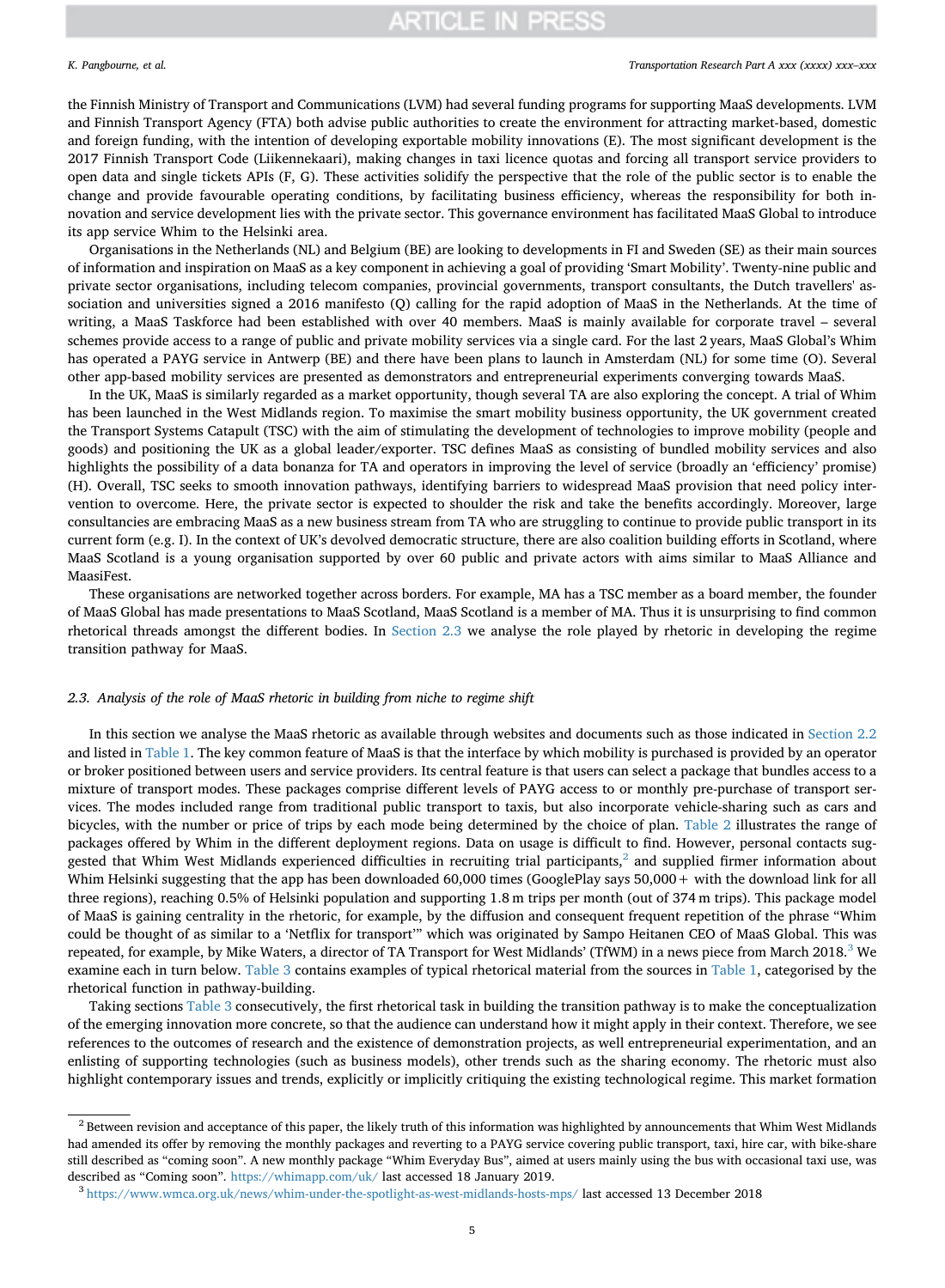## <span id="page-5-0"></span>**Table 1**

Key actors and documents.

| Organisation (Ref)                             | Author(s)/Date     | Title and/or retrieval site                                                                                                                                                           |
|------------------------------------------------|--------------------|---------------------------------------------------------------------------------------------------------------------------------------------------------------------------------------|
| European Commission (A)                        | Lennert et al/2017 | Smart mobility and services: expert group report http://civitas.eu/content/civitas-insight-18-<br>mobility-service-new-transport-model                                                |
| CIVITAS (B)                                    | 2016               | Mobility-as-a-service: A new transport model                                                                                                                                          |
| Polis (C)                                      | Hoadley/2017       | Mobility as a service: implications for urban and regional transport. Discussion paper offering the<br>perspective of Polis member cities and regions on Mobility as a Service (MaaS) |
| Maas Alliance (MA) (D)                         | 2017               | Guidelines and recommendations to create the foundations for a thriving MaaS ecosystem. White<br>Paper, MaaS Alliance, Brussels. Also: https://maas-alliance.eu/library/              |
| Finnish Transport Agency<br>$(FTA)$ $(E)$      | 2015               | Maas Services and Business Opportunities. http://www2.liikennevirasto.fi/julkaisut/pdf8/lts_<br>2015-56 maas services web.pdf                                                         |
| LVM(F)                                         | 2017               | Finnish Transport Code. Act on Transport Services.                                                                                                                                    |
|                                                |                    | https://www.lvm.fi/lvm-site62-mahti-portlet/download?did=246709 Accessed 6 July<br>2018.                                                                                              |
| LVM(G)                                         | 2017               | Second stage of the Act on Transport Services encompasses the whole transport system.Press<br>release. Helsinki                                                                       |
| <b>Transport Systems</b><br>Catapult (TSC) (H) | 2016               | Mobility as a Service: exploring the opportunity for mobility as a service in the UK                                                                                                  |
| Atkins (I)                                     | undated            | Journeys of the future: introducing Mobility as a Service. http://www.atkinsglobal.co.uk/en-<br>GB/uk-and-europe/about-us/reports/journeys-of-the-future                              |
| MaaS Taskforce (J)                             | undated            | Highlights of the Dutch MaaS Action Plan                                                                                                                                              |
| MaaS Scotland (K)                              | 2018               | Mobility as a Service: Positioning Scotland for an Emerging Global Market                                                                                                             |
| MaaS Global (L)                                | Undated            | Website: https://maas.global/                                                                                                                                                         |
| Whim websites $(M - O)$                        | Undated            | See Table 2 for websites                                                                                                                                                              |
| Cubic $(P)$                                    | 2018               | MaaS Whitepaper https://www.cubic.com/sites/default/files/Maas Final Whitepaper.pdf                                                                                                   |
|                                                |                    | 2018. Last accessed November 2018                                                                                                                                                     |
| MaaSifest! (O)                                 | Undated            | Weblink: http://www.connekt.nl/wp-content/uploads/2015/10/MaaS-voor-copyshop-mvr-<br>1.pdf (Dutch)                                                                                    |
| Government Office for<br>Science (R)           | 2017               | Foresight Future of Mobility project, MaaS Roundtable                                                                                                                                 |

consists of 'making a case' for MaaS by highlighting problems in need of a solution, such as car dependence and sub-optimal asset utilisation as well as the well-known externalities of the current transport regime. There are explicit calls governmental enabling actions and critiques of: car-dependence as an asset utilization problem for individuals and cities; poor intermodal integration and a user need for customization. The rhetorical case must then put forward compelling arguments for change. In the case of MaaS these centre on promises of freedom and efficiency.

The argument that markets the 'service package' model therefore promises several things to different audiences: 'freedom' (appealing to users' affective or hedonic values), door-to-door mobility service (for users this reduces cognitive effort; for cities this could solve a social inclusion problem), greater 'efficiency' (for users this would be a generalised reduction in cognitive effort or an improvement in convenience; for cities and operators this could represent network flow optimization or better asset utilisation) and the opportunity to break car-dependency (solving a societal problem). Finally, the rhetoric must underline the technological impact that would render previous technological transitions almost irrelevant. Thus, a vision of a transformed future through changes to mobility practices are common. To deliver these promises, promotors must gain a place in the mobility marketplace that is more substantial than a niche in order to disrupt the status quo. To further understand its conceptual power, we should think of this vision of MaaS concept as a technological assemblage. MaaS is not solely an app or the value concept of service packages, or even the revenue streams that define the business model, but it is a set of organizations, legislation, and other aspects, which collectively serve to lock a technology into society.

The MaaS business model that actors are seeking to make dominant is at the centre of the three sub-processes that are necessary for socio-technical transition. Expressive processes work to articulate expectations and visions that align the activities of different actors and, crucially, attract funding and publicity. There must also be a learning process in which the performance of the innovation is improved. The building of a social network around the innovation is the final sub-process [\(Bidmon and Knab, 2018](#page-13-16)). It seems clear that these processes are under way in the case of MaaS. The efforts to attract attention, users and funding for pilots and for venture capital represent the expressive sub-process. The persuasive rhetoric forms a key part of the expressive process, and also highlights that learning is advanced: learning processes are evident in the trials and pilot projects, with knowledge exchange taking place amongst the partners involved (inter-organizational knowledge transfer). The creation of umbrella organisations and business networks, with associated events devoted to MaaS, clearly represent the building of social networks.

Overall there is an assemblage of interdependent promises to cities, citizens, as well as the private sector. The promise for citizens is framed under the overarching idea of "freedom", including such aspects as multitude of travel mode choices, tailoring to individual needs, reduction of ownership costs and effort, and overall improvement in service quality (such as door-to-door solutions). For cities, the rhetoric centres on "efficiency", including such aspects as better utilisation of limited resources through sharing and modal integration, and improvements in accessibility and overall sustainability through technological smartness (which also contributes to city image). Finally, the interdependent promises culminate with the focus on creating a new market for the private sector, that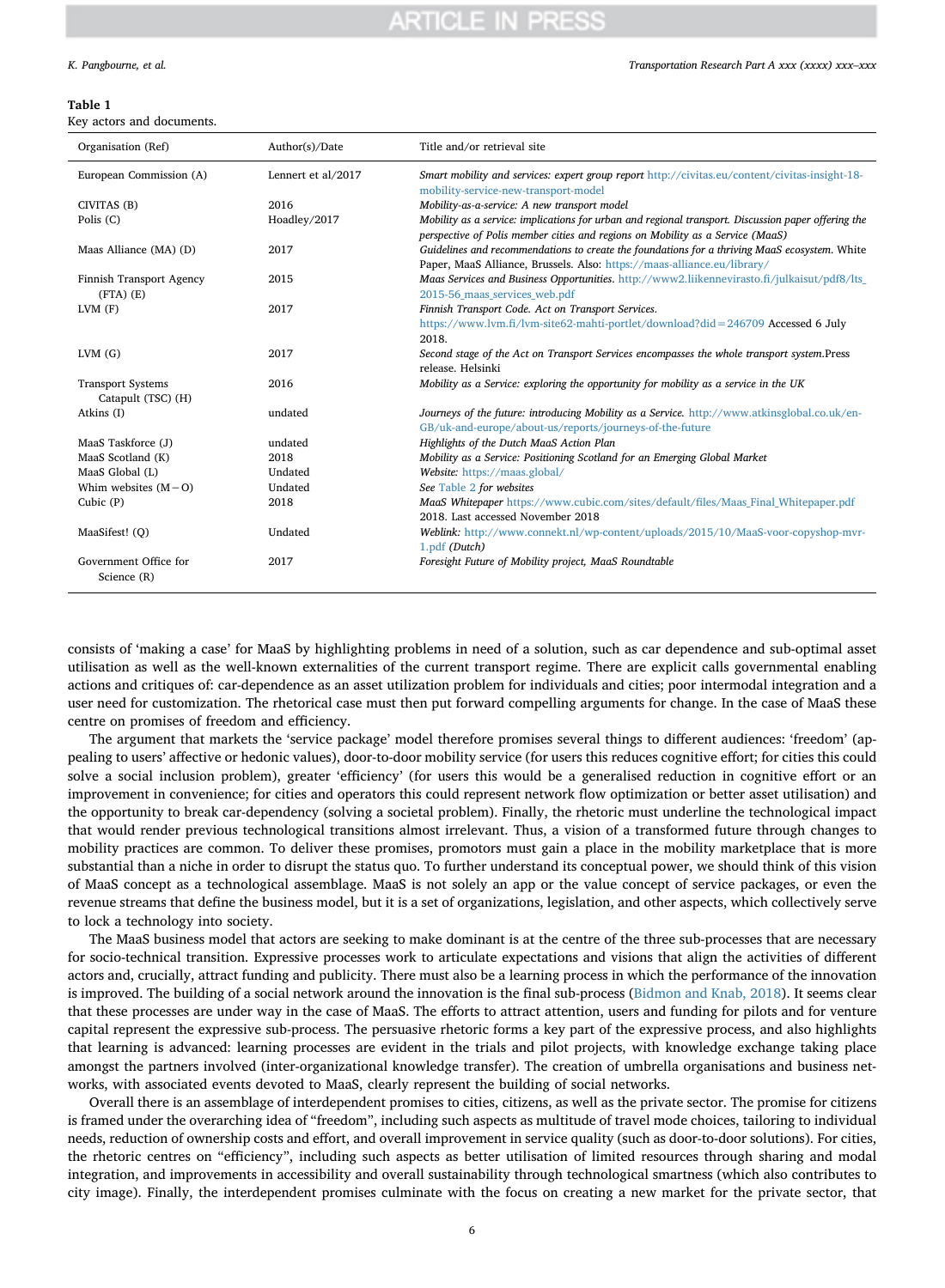<span id="page-6-0"></span>

| Table 2                                                                          |                           |                                          |                                           | Range of packages offered by Whim in launch cities (Sources: listed in table, information correct at time of writing).                         |                         |                    |                         |                                                  |                                                      |                            |
|----------------------------------------------------------------------------------|---------------------------|------------------------------------------|-------------------------------------------|------------------------------------------------------------------------------------------------------------------------------------------------|-------------------------|--------------------|-------------------------|--------------------------------------------------|------------------------------------------------------|----------------------------|
|                                                                                  | Helsinki, FI              | https://whimapp.com/monthly-plans/       |                                           | https://whimapp.com/uk/<br>West Midlands, UK <sup>1</sup>                                                                                      |                         |                    |                         | https://whimapp.com/be/<br>Antwerp, BE           |                                                      |                            |
|                                                                                  | Active since October 2016 |                                          |                                           |                                                                                                                                                | Active since April 2017 |                    |                         |                                                  | Active since early 2018?                             |                            |
| Offer                                                                            | Whim to go<br>06/month    | Whim Urban<br>49€/month                  | Whim Unlimited<br>499 <sub>€</sub> /month | Offer                                                                                                                                          | £0/month<br>PAYG        | £99/month<br>Basic | £349/month<br>Unlimited | Offer                                            | 0€/month<br>PAYG                                     | Whim Everyday<br>€55/month |
| Local Public Transport Pay per ride<br>(HSL HRT)                                 | (PPR)                     | single tickets<br>Unlimited              | Unlimited single<br>tickets               | Buses, trams and trains within West<br>Midlands county; Whim Swift Card.<br>Midlands;Transport for West<br>(National Express West<br>Midlands) | PAYG                    | Unlimited          | Unlimited               | transport (de<br>Local public<br>$\mathrm{Lijn}$ | PPR                                                  | Unlimited                  |
| Taxi (Lahitaksi; Taksi<br>(5 km radius)<br>Helsinki)                             | PPR                       | 10€ per ride                             | Unlimited                                 | (3 mile radius)<br>Taxi (Gett)                                                                                                                 | PAYG                    | PPR                | Unlimited               | Taxi (DTM taxi)                                  | through app, est<br>price upfront<br>Book/pay<br>PPR | (5 km radius)<br>Max 610   |
| Car (Sixt; Toyota<br>RentaCar)                                                   | PPR                       | 49€ per day                              | Unlimited                                 | Car (Enterprise)                                                                                                                               | PAYG                    | Max £49 per<br>day | Unlimited               | Car (Sixt)                                       | Per day                                              | €49/day                    |
| (Go by Veho)<br>Bike share                                                       | Not included Unlimited    | $(30 \text{ mins})$                      | Unlimited                                 | Bike share (nextbike)                                                                                                                          | Coming soon             | Coming soon        | Coming soon             | Bike share<br>(Velo)                             | PPR                                                  | Unlimited                  |
| Add-ons and other features<br>Car subscription<br>HSL regional 3<br>HSL regional | PPR                       | $+100$ $\epsilon/m$<br>$+50$ $\times$ /m |                                           | None                                                                                                                                           |                         |                    | Ï<br>Ï                  |                                                  |                                                      |                            |
| Cancel any time                                                                  |                           |                                          |                                           | Cancel any time                                                                                                                                |                         |                    |                         | Cancel any time                                  |                                                      |                            |

<sup>1</sup> Whim West Midlands removed the Basic and Unlimited packages at some point in late 2018/early 2019. Whim West Midlands removed the Basic and Unlimited packages at some point in late 2018/early 2019.

# <span id="page-6-1"></span>**ARTICLE IN PRESS**

*K. Pangbourne, et al. Transportation Research Part A xxx (xxxx) xxx–xxx*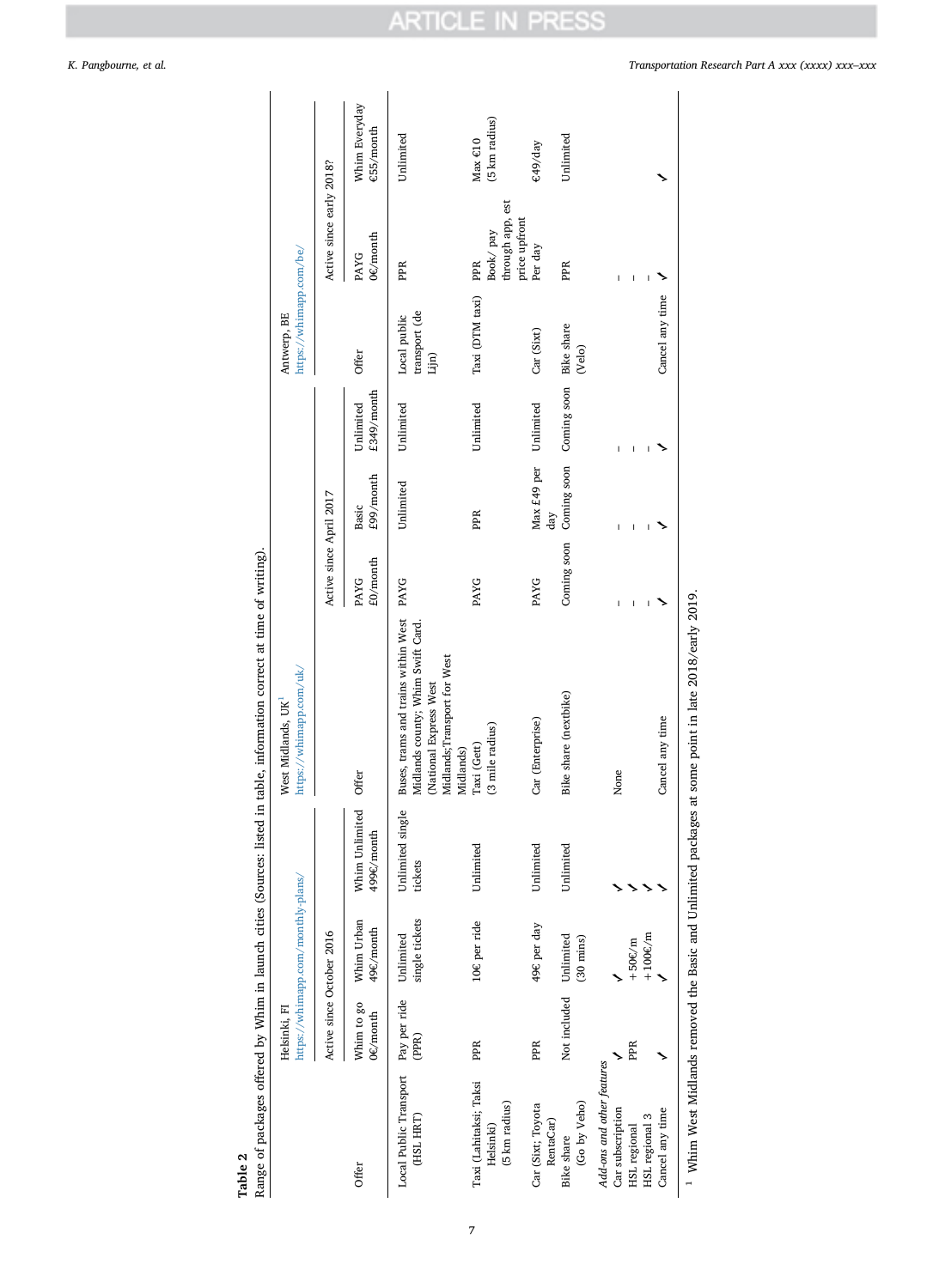### *K. Pangbourne, et al. Transportation Research Part A xxx (xxxx) xxx–xxx*

### <span id="page-7-0"></span>**Table 3**

Examples of the MaaS rhetoric used in our analysis. Italic font is used to highlight the type of statement relevant to the criteria (Sources: various).

## **Making the concept concrete:** *Explaining how it works or giving examples of how it is already here*

"If you were asked to give an example of MaaS, *Whim, Ubigo or Smile would immediately spring to mind*." J

"Booming demand for more personalised transport services has created a market space and momentum for MaaS … *All over Europe, MaaS initiatives are planned or starting up* and the MaaS Alliance helps these to cooperate through a shared work programme engaging service providers, transport operators, public authorities and users in order to create a vital and interoperable MaaS ecosystem to fulfil high expectation" (D, p2 & p4)

"MaaS Scotland has been facilitating the development of a MaaS Project pipeline that will seek to deliver MaaS solutions in a range of different environments urban, rural and island communities. …. *Scotland's first MaaS project was launched in October 2017 through the ESP Group's NaviGoGo scheme and the Dundee MILL initiative will provide further MaaS pilots in 2018.*" (K, p10).

"There are two core strengths to the MaaS business model: *servitisation, whereby the MaaS Provider creates a value proposition that comprises a 'bundle' of different mobility services; and Data Sharing, whereby the MaaS Provider shares data on the mobility needs of customers, to help Transport Operators improve their service*. (K, p6)

### **Compelling arguments for (social) change:** *Explaining how the proposed solution is better*

"MaaS is a carefree, *environmentally sound alternative to owning a car*. It works out the best option for every journey – whether that's a taxi, public transport, a car service or a bike share. From office commutes to weekend getaways, it manages daily travel in the smartest way possible." (L)

"we believe there's the right vehicle for each and every journey. Sometimes it's a car but often it's a train, a bus, a tram, a bike or a taxi. That's why we've created a smarter way to get around and a more affordable option to car ownership … *we're here to help you travel smarter and live better – all while saving you money*." (M)

"We believe owning a car doesn't make much sense anymore for most people. *Whim is a more affordable alternative for car ownership without all the hassles. Every journey is covered* – whether it's taxi, public transport, a car service or a bike share." (N and O)

"We are not far from a world in which transportation is more sustainable and people-centered than it is today, *a world in which it significantly enhances the user experience and even supports economic growth, all while realizing key policy objectives, such as eco-friendliness and accessibility for all, including low-income and underserved communities*." (P, p3)

"The potential for a MaaS Provider to manage the mobility needs of both workplaces and employees may support a reduction in peak hour travel demand." (K, p17)

### **Critique of existing technological regime:** *Explicit and implicit references to existing problems and trends*

"Dynamically updated and user-relevant information should be the norm, not an exception. This is evident in the way customers adopt services such as Uber. In the future, this trend will continue due to growth of urban populations and changing preferences of younger generations that care less about ownership and more about experiences. *This trend will be especially evident when the car industry confronts an environment where customers prefer not to buy cars but instead require only occasional access to a vehicle and service – this represents a clear shift from an ownership model, to a service model*." (H, p3)

"MaaS can become *the remedy to the issues that plague our cities, the answer to the challenges brought about by the technological revolution of the 21st century and the context for the new trends in consumption –* but only if it is properly implemented, responsibly managed and well executed. Such an approach to MaaS presents the transit industry with a unique opportunity to bring value where it can't be found today, offering benefits to consumers, communities and cities, as well as to the transit agencies themselves, and in doing so makes the important point that people don't choose to ride the train or the bus, they make journeys" (P).

### **Potential scale of the technological impact:** *Claims that the proposed solution is significant and large scale*

"MaaS has *the potential to change the choice set*." (D, p11)

"Mobility as a Service (MaaS*) stands for a transition in mobility, where a consumer buys in mobility, instead of investing in transport equipment*. In *many sectors this transition already took place*, like in music or hotels, now it's time for mobility … New services will form a combination between classical forms of public transport, demand-based transport and private vehicles. Between these forms *borders will vanish and a more integral system will evolve*." (Q) "*Data usage and phone calls do not stop at the border. Neither does mobility, and the same should therefore apply to MaaS*." (J)

"In the MaaS ecosystem, *the mobile phone or application will be the remote control and command centre for personalized mobility, replacing tickets and cash as unnecessary elements in the operations. In a mature MaaS ecosystem, some of the services could … be non-mobility related, aligned with the mobility patterns of users and integrated into the provision of mobility services*." (D, p5)

"Maas can be *a great positive force for generations to come*" (P, p4)

purport to respond to a range of value shifts that challenge existing business models. This assemblage of promises is introducing a specific emerging effect, enabling MaaS conceptualization to be fluid for interpretation depending on its context. One could say that MaaS promises everything, for everyone, with a potential danger that if MaaS comes to fruition the only fulfilled promise is the one for private sector actors. Therefore in the next section we examine unanticipated implications of MaaS for efficiency and equity.

## <span id="page-7-1"></span>**3. Potential unanticipated implications of current MaaS conceptualizations**

In this section we discuss possible implications of MaaS for cities and citizens, focusing on overall efficiency and equity under the headings environment, health and well-being, and social inclusion. As highlighted in its rhetoric, MaaS will readily incorporate a range of mobility modes and providers, as the integrator approach is positioned as an 'optimizer' that can make multi-modal travel more convenient for end-users and more efficient for TA and service operators. Current developments of MaaS establish user relations mostly on the individual level, failing to acknowledge that current problems (e.g., traffic congestion and urban air pollution) are large-scale emergent phenomena arising from the aggregate of our individual activities and preferences.

MaaS rhetoric promises unfettered freedom and instantaneous mobility to individuals within the context of a finite transport network. For example, MaaS Global advertises its application as "mobility on a whim", promoting directly this idea of individual unfettered freedom. However, this promise of freedom is on a collision trajectory with a challenge of simultaneous demand for travel in a transport network with a finite capacity, in which the main transport policy objectives are to reduce congestion (and the impacts that has on emissions, journey times and urban quality of life) and to reduce GHG emissions and air pollution. By modelling MaaS packages on those used in telecoms, the impression is given that any desired trip can have a door-to-door solution supplied on demand. Here, a fundamental error is made, as the transport network has a finite capacity, and thus everyone cannot travel at once (c.f. [Pangbourne et al., 2018\)](#page-14-7).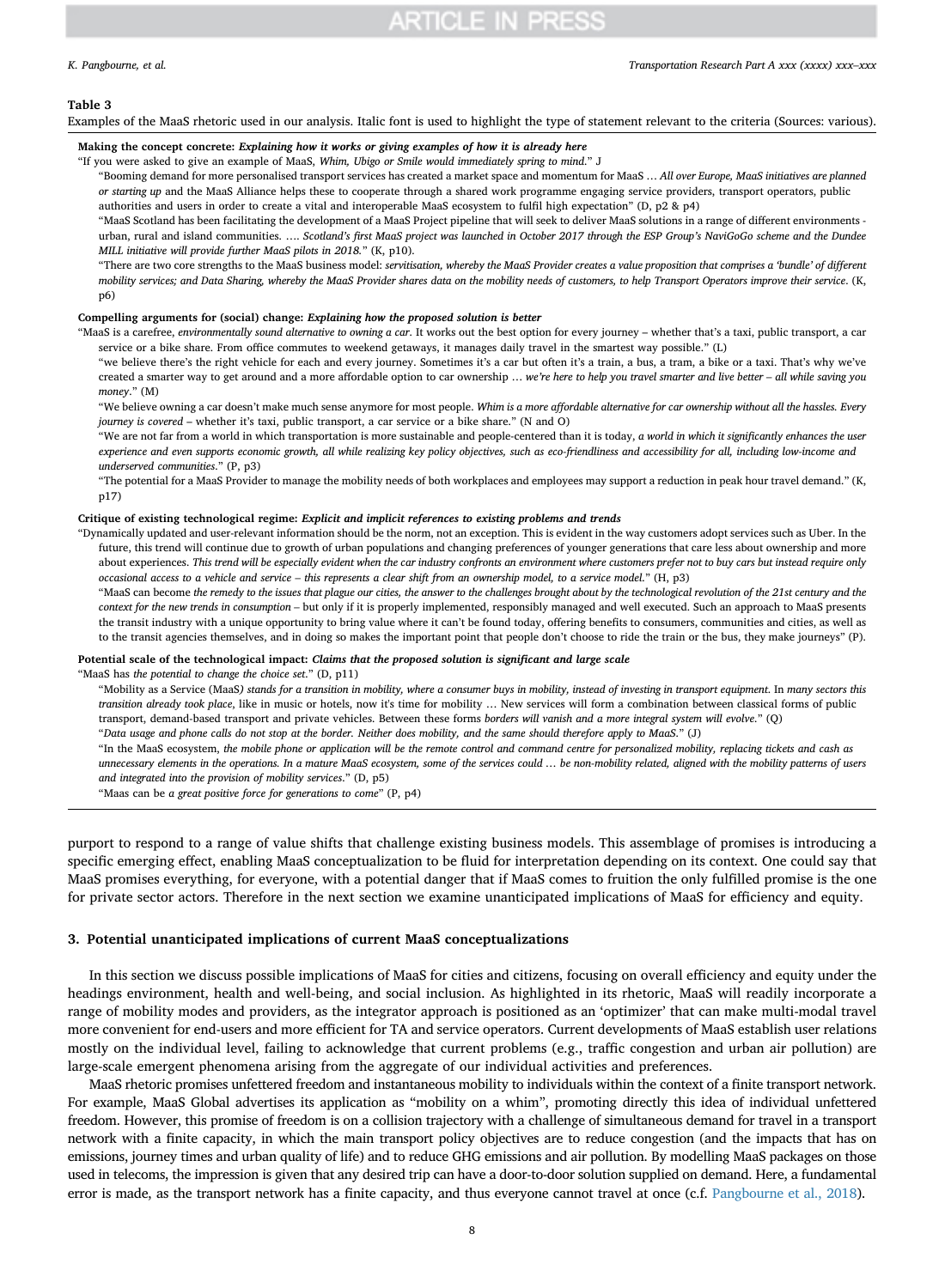### *K. Pangbourne, et al. Transportation Research Part A xxx (xxxx) xxx–xxx*

## *3.1. Environment*

If efficiency is considered from the point of view of reducing network congestion and increasing vehicle utilisation, the rhetoric claiming that MaaS enhances transport's sustainability might be plausible. Some authors suggest that MaaS has potentially positive effects combating the automobility regime ([Urry, 2004](#page-14-8)) by supporting a reduction in private car ownership ([Kamargianni et al., 2018,](#page-13-25) [Ho et al., 2018](#page-13-25)). If this reduces congestion and emissions by encouraging more use of non-car or shared vehicle modes through facilitating access then this could be positive for sustainability outcomes, i.e. reducing congestion through making more efficient use of the existing vehicle fleet and increasing vehicle occupancy [\(Audouin and Finger, 2018](#page-13-10)). However, this is contingent, thus some actors *do* temper their rhetorical support for MaaS as a business opportunity on the basis of data from other disruptive transport technologies: "*although the taxi service apps have gained customers by offering some MaaS features* e.g. *easier transactions, they have not significantly improved multi-modal journeys"* (H, p6).

For a pre-paid package model of MaaS, ([Pangbourne et al., 2018\)](#page-14-7) identifies the possibility of a rebound effect arising from the theory of loss aversion [\(Tversky and Kahneman, 1991](#page-14-9)): MaaS users could experience regret if they feel they are not getting value for money from 'unlimited' modes in their packages, resulting in extra discretionary trips. It can be seen in [Table 2](#page-6-0) that the Unlimited packages include unlimited trips in taxis. Taken with regulatory changes such as those to remove caps on taxi licences (cf F, [Table 1\)](#page-5-0), it is plausible that any reduction in personal car ownership could be accompanied by an increase in the taxi vehicle fleet in order to meet demand. It may still be a net reduction in total vehicles, but the impacts on vehicle kilometres travelled needs to be investigated. The environmental consequence of any impacts on public transport use also need to be considered. There is evidence that public transport use is being reduced by the business models of ride-hailing brokers like Uber or Lyft that make impulsive door-to-door service exceptionally convenient ([Clewlow and Mishra, 2017](#page-13-26)). Having shared vehicles available through MaaS could magnify this effect, leaving high-capacity, fixed route modes in the cold. This would make the widespread adoption of shared self-driving vehicles much easier without necessarily reducing congestion. The spatial effects of this technological development are also in need of thorough investigation to ensure that further sprawl does not result.

## *3.2. Health and well-being*

There is a strategic case to be made for shaping decisions about the nature of MaaS packages because the choices that are promoted within and between the packages will have unavoidable effects on individual users in relation to their physical health and subjective well-being. At the aggregate level this becomes a public health issue. As exemplified by [Table 2](#page-6-0) above, Whim does not consistently offer active travel. What if those that might have chosen to cycle 5 km switch instead to a taxi, if they deem maintaining a separate membership of the bike share scheme inconvenient? We find it quite surprising that a product such as Whim, which is apparently predicated on making multimodality more convenient, should launch without a key active travel sharing option already integrated. A key drawback to the absence of active travel in existing packaged MaaS products is the consequent lack of evidence to support the claims that bundling access to transport via MaaS packages improves transport sustainability.

Moreover, the current approach of packaging by the month (as with mobile phone contracts) with the only alternative being PAYG (which typically have higher unit costs), is poorly designed to support the established knowledge that individuals should undertake a minimum level of physical activity each day or across the week to maintain their physical and mental well-being. Healthier options, such as walking or cycling, are not prominent in MaaS products which are predicated on monetizable modes, and which also obscure the unit costs of public transport. For many people the efficient way to achieve minimum recommended levels of physical activity is to switch some shorter journeys to active travel (walking or cycling). Having a MaaS package might result in a neglect of these minimum amounts of active travel through its door-to-door promise.

### *3.3. Social inclusion*

Social inclusion is important for equity ([Lucas et al., 2015\)](#page-13-27). If MaaS attains regime status and becomes sole access point to geographically bounded transport networks, it is important to ask what happens to those excluded from that enclosed system whether due to dissent, cost or technology aversion. Having in mind a potential for such "technological gentrification" of transport, there is little discussion to date of how MaaS can work effectively to tackle urban transport problems if there are urban residents outside the system. So far, the model's promise to TAs of 'efficiency' seems to be predicated on total integration via the MaaS provider as a single user access point generating all the data needed to optimize the system. However, evidence on social impacts has been requested by the Dutch government [\(MIVM, 2017](#page-14-10)).

Moreover, MaaS's reliance on registration and digitalization might further exclude social groups experiencing difficulties in handling new technologies or having access to banking. For example, there is evidence that older age groups are not comfortable with using applications on smartphones, especially taxi-hailing apps, and have anxieties about online transactions [\(Shirgaokar, 2018](#page-14-11)). Furthermore there remains a 'capability' question for older age groups in using app-based platforms [\(Fitt, 2018](#page-13-28)) casting doubt that older age groups would be adopters of MaaS. MaaS Alliance, LVM and other actors in the emerging MaaS ecosystem are looking for business opportunities beyond Europe. However, 37% percent of the adults in developing economies (mainly Bangladesh, China, India, Indonesia, Mexico, Nigeria, and Pakistan) still do not own a bank account ([Demirgüç-Kunt et al., 2018](#page-13-29)). Women, poorer, and lower educated adults are more likely to be unbanked. This further undermines the MaaS promise of system-wide efficiency if there are substantial numbers of transport system users who are not MaaS subscribers if MaaS brokers introduce their product in cities of the Global South, as these travellers will not be users, and thus not accounted for in the overall mobility management scheme for the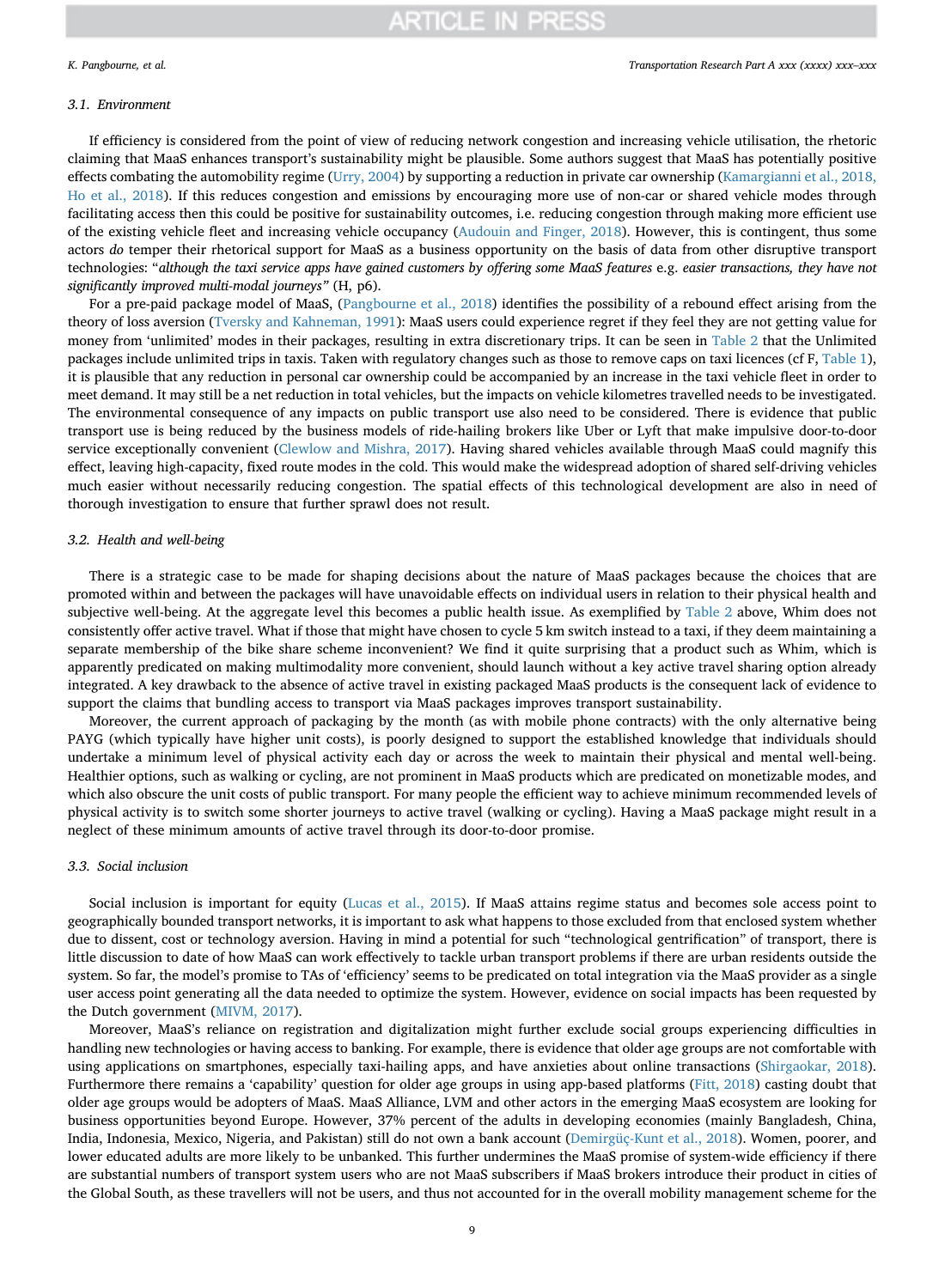## particular area.

Currently, the MaaS rhetoric does not anticipate challenges about a right to mobility outside of a MaaS subscription or the potential for higher trip costs for PAYG users (indeed the Helsinki webpage for MaaS jokes that it is trying to upsell to users by highlighting PAYG's limitations). Current MaaS designs may not address transport poverty, defined as unaffordability, lack of accessible mobility options, and disproportionate exposure to transport externalities ([Lucas et al., 2016\)](#page-13-30). Whilst in the UbiGo project, the trial participants signed up as households (with minimum monthly cost of 135€), and the TSC vision document talks of family packages, the current packages offered by Whim are offered to individuals so providing a package for each family member would represent a substantial percentage of an average household income. This implies that the targeted early adopters are an urban elite, who can afford to take a chance on MaaS.<sup>[4](#page-9-0)</sup> This 'elite' market is reflected in the take-up of BlaBlaCar, France's largest car-pooling operator: most driver participants were in the higher income brackets, whereas most passenger participants were in the lowest income quartile though more highly educated than the French average ([Shaheen et al., 2017\)](#page-14-12).

## **4. Implications of unanticipated societal implications for governance**

The delivery of mobility services has experienced substantial changes over recent decades, and further changes continue to take place. A plethora of niche innovations have been introduced into the mobility landscape by a range of actors, some of whom are not traditional transport actors. Thus, there have been changes in the providers of these services, the ways in which services are delivered, the nature of the services themselves, and in the behaviour of end-users. This creates a dynamic policy-making environment [\(Stead, 2016](#page-14-13)). Clearly, these transitions intersect with current mobility governance and have implications for how it will be governed in the future. These transitions are occurring in parallel with more general shifts in urban and regional governance, including more public-private collaborative initiatives (see for example [Lidström, 2007; Stead and Kovács, 2016; Karlsson et al., 2016\)](#page-13-31), yet current transport regulation remains highly mode specific, operator-focused rather than customer-focused. The user perspective is for service in MaaS that genuinely adds value beyond the convenience of having the single payment [\(Pangbourne and Masthoff, 2016](#page-14-14)). As the multi-modal brokerage model is based on incorporating car-based solutions that provide more options for non-car owners, such as car-share or taxi, the obvious convenience of these for door-to-door service will undoubtedly impact on the use of traditional public transport, particularly fixed-route scheduled buses, yet public transport is the backbone of MaaS. Furthermore, given that the promises of freedom are false, that still does not mean that there is no case for MaaS, if the packages are designed to be more socially inclusive, and if the front-end interface has value-added features to support user health and well-being with advice to increase active travel when appropriate ([Davis, 2018](#page-13-32)). Therefore, to achieve these benefits and mitigate against unanticipated implications such as those we have identified, we consider that there is a rationale for government intervention on both efficiency and equity grounds.

## *4.1. Critical questions for urban mobility governance and policy-making*

In several respects, MaaS repackages existing ITS ideas of integration, and sounds intuitive, understandable and attractive. In part, this intuitiveness relates to integration and seamlessness between modes, which have been an 'efficiency' goal of TA for many years, since the first efforts to introduce ITS into urban areas. As MaaS is promoted in this way, it is hard for stakeholders not to embrace it, and this positive framing can be read as a power play. This appears to have been highly successful in FI, where MaaS development is closely aligned with strategic national priorities for developing intelligent urban systems and services and mobile Internet technology. Indeed the very development of MaaS as a term indicating a servitized, bundled approach to providing access to mobility services originates in FI and has been enabled through innovation funding and legislation. Consequently in the Finnish context MaaS development represents a depoliticized consensus on the priorities for a national future that privileges economic opportunity, assumes that the MaaS model will lead to transport efficiency, and overlooks questions of transport equity.

However, it seems obvious that the rhetorical promise of freedom cannot be delivered with respect to well-being and inclusion, and undermines the efficiency promise through the potential for increased trip-making leading to simultaneous or induced demand. Furthermore the symbiosis with other mobility innovations does not *automatically* reduce the environmental impact of transport. Therefore, the enthusiasm with which organisations are embracing the concept masks some significant uncertainties around the role of governance, including ensuring that other issues such as human rights (including data privacy), consumer protection and legal liabilities are addressed. However, at the time of writing, steps towards clarification have started to be taken (e.g. by the Dutch government ([MIVM, 2017\)](#page-14-10) and D).

There is a 'collective action problem' arising from the effects of a network of competing private firms and individual MaaS users making choices that maximise personal priorities ([Davis, 2018\)](#page-13-32), and there is a likelihood that existing public transport services represent another incumbent socio-technical regime that will be as affected as automobility by MaaS ([Hjerpe et al., 2017, Hensher,](#page-13-17) [2017; Paulsson et al., 2017\)](#page-13-17). This situation demands governance coordination that creates and maintains a vision for cities and citizens that is robust to the inward-looking demands of the ICT industry, and which ensures that those at risk of experience transport exclusion have a safety net (something which can be done with MaaS-related systems such as London's Oyster card).

<span id="page-9-0"></span><sup>&</sup>lt;sup>4</sup> A full affordability analysis is outside the scope of this paper, but a quick data search suggests that Whim's unlimited packages would represent 28% of average per capita disposable income in Birmingham ([ONS, 2018\)](#page-14-15) and 18.3% of average household disposable income in Helsinki [\(OSF,](#page-14-16) [2016](#page-14-16)) (27 estimated that the same package would be 21% of the average monthly wage, and that the current average individual transport expenditure in Finland is 15% of average monthly wage.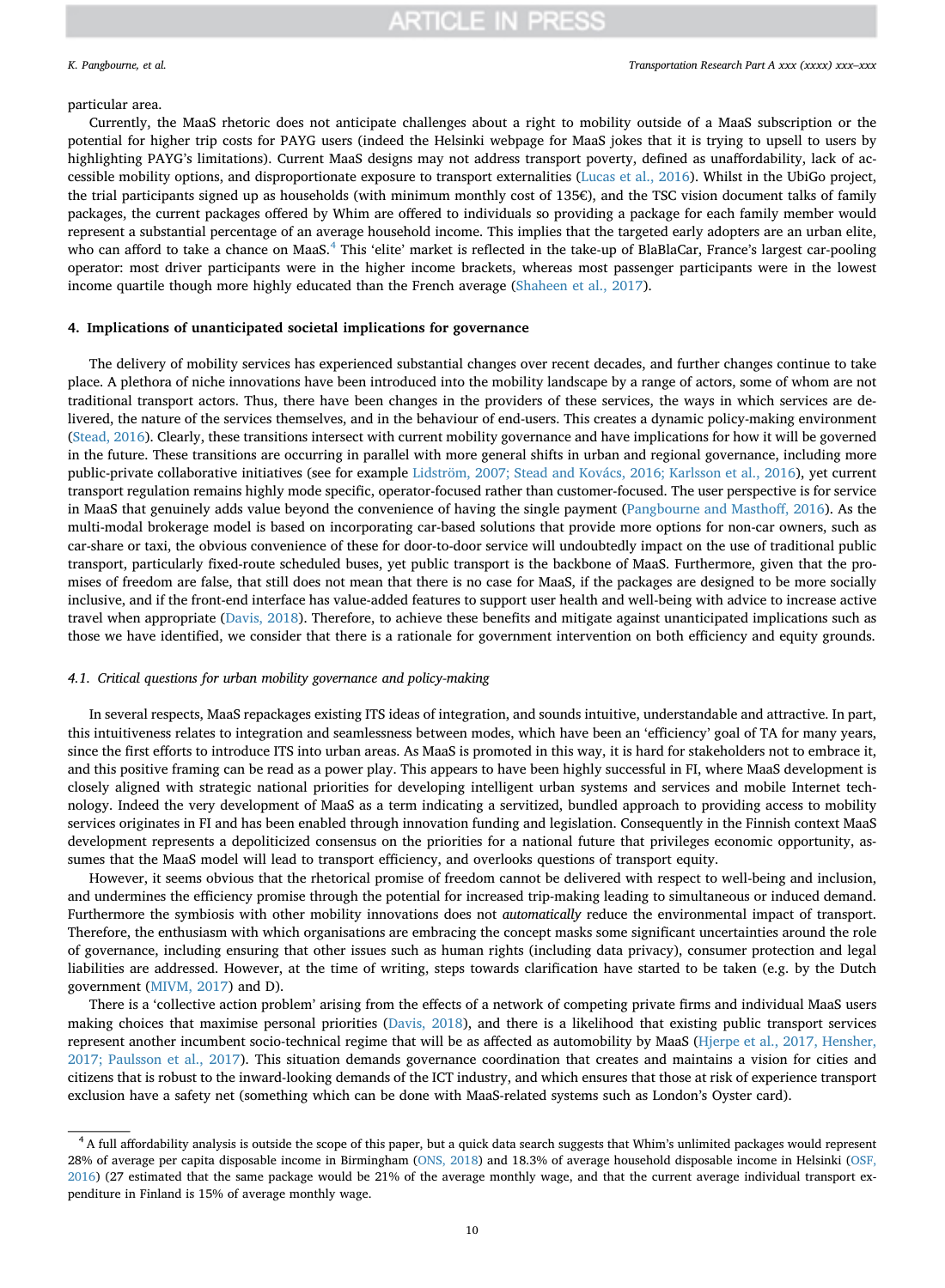### *K. Pangbourne, et al. Transportation Research Part A xxx (xxxx) xxx–xxx*

Overall, the emerging MaaS context, combined with contemporary urban governance shifts (e.g. redefining of the role of the nation-state and the strengthening of lower levels of self-government; increasing diversity, variation and even asymmetry of governance; increasing marketization of the public domain; shifting rationales for intervention), poses a threat of technological determinism and neglect of transitions complexity (e.g. as other mobility technologies such as self-driving vehicles advance and enter the MaaS system we have additional social issues such as the impact on employment to consider). On top of this, combined with a language of unintended consequences, the result might be a complete de-politicization of MaaS development trajectory, as public, private and third sector stakeholders are brought together in the consensus machinery of organisations such as MA or MaaS Scotland. Consequently, governance levers could be lost through ideological pressure to create revenue streams out of previously public goods, resulting in an increased risk that the neglect of social and ecological sustainability will be disguised in optimistic generalisation. In [Section 3](#page-7-1) we described some of the unanticipated effects that we can imaginatively and plausibly foresee.

One of the first sets of challenges pertains to the old question of market monopolies in multi-actor systems. With the loss of institutional capacity coupled with resource constraints in urban governance, it might be tempting for many cities to let MaaS 'take care of it all'. We particularly note the reliance of MaaS on the new ability to generate and utilise Big Data, and thus establish power position through data enclosure. Essentially, MaaS has the potential to create a new market by selling data analysis to many different actors, not only the mobility service providers and urban authorities, but potentially by other private companies, such as retailers. Thus, geographic MaaS monopolies might have to be guarded against, as the MaaS providers could block new mobility providers from entering the marketplace through developing new entrance exclusion mechanisms related to data ownership or exclusive relationships. In this situation, in the case of lack of alternatives, single MaaS operators could constantly raise mobility prices to the end users, with little recourse from those users, and with the possibility of the raised income being taken as profit by the MaaS brokers rather than distributed amongst the transport operators.

In the context of monopolies, we must recognise that MaaS innovators are primarily private sector firms who are attempting to steer the development of the mobility system in their own interests [\(Vergregt and Brown, 2007\)](#page-14-17). This risks regulatory capture by MaaS brokers through manipulation of governance mechanisms, something already seen in the transport domain [\(Morton et al.,](#page-14-18) [2017\)](#page-14-18) and the Finnish enablement of MaaS Global could be seen as further evidence of this. For example, TSC did not identify a role for TA in the MaaS ecosystem beyond being another 'customer', not for the service of mobility but for the data generated through the MaaS provider (H). The TA is perceived as consuming the data and making improved policy choices as a result. However, it is not specified how a TA might be able to have any influence over outcomes beyond negotiation with the MaaS provider or through stringent re-regulation that is likely to be strongly resisted. Drawing from experience in the public health sector, the process might involve subtle methods that co-opt less powerful stakeholders through loose partnership agreements and consensus-based voluntary mechanisms, which both suppress competing points of view and head off mandatory regulatory mechanisms [\(Hastings and de](#page-13-33) [Andrade, 2016\)](#page-13-33).

Here then, a critical question is whether public transport authorities will be required when private service providers are able to offer a better transport product to those willing to pay. Moreover, the prevalent political economy in some regions might result in the abolition of public transport authorities, whereas elsewhere the TA could be the controller or brand leader of the MaaS platform (e.g. Barcelona, Transport for Greater Manchester). Ultimately, this leads to a further question whether public transport is a service of general interest. If not, then the role of government in providing public transport comes into question. For the moment, the current strategy in the Netherlands seems to be to first provide space for the introduction of MaaS and then consider whether 'regular' public transport services will be made available to MaaS providers. In Finland, the emphasis is on putting the appropriate regulatory framework in place to encourage exportable business innovations built through large scale public 'experiments'. In the UK, it is about encouraging the private sector to take on the risks. None of these perspectives seem focused on delivering efficiency or ensuring equity.

Such a focus on outsourcing innovation to the private sector creates a critical governance gap in managing the Smart Mobility transition [\(Pangbourne et al., 2018\)](#page-14-7). Alternatively, the public sector could step in, and innovate on its own behalf. In relation to the technology development processes, emerging technologies such as MaaS, typically face the challenge of institutional void ([Hajer,](#page-13-34) [2003\)](#page-13-34) and organized irresponsibility [\(Beck, 1992](#page-13-35)). This means that none of the current institutions has a full understanding or control of undesirable consequences associated with MaaS or other technological constellations. In turn, the resulting distributed responsibility for transition management and technological development limits individual and institutional accountability.

## *4.2. Potential governance and policy-making responses*

Governments in some countries are starting to act to address some of the challenges for governance outlined above. For example, legislative actions in Finland have established an enabling landscape for MaaS (see above and [Table 1](#page-5-0)). In the UK the Government Office for Science has hosted a workshop  $(R)$  to explore the policy implications.<sup>[5](#page-10-0)</sup> Key points relevant to our argument include the notion that MaaS should not be more expensive than the current transport system and should be fully inclusive (i.e. not creating *"the MaaS and the Maas-nots"* (R, p2), meet air pollution and carbon emissions obligations on air pollution and carbon emissions, and reduce vehicle ownership. In relation to the promises of freedom and efficiency made in the MaaS rhetoric the consensus amongst attendees was that a trade-off between these was inevitable. MaaS was also see as an opportunity for travel behaviour change, with dynamic pricing mentioned (something that could be at odds with an all-inclusive package without extra cost or rationing of

<span id="page-10-0"></span><sup>&</sup>lt;sup>5</sup> We note that whilst public and private actors were involved, including MaaS Global, there were no academic institutions acknowledged.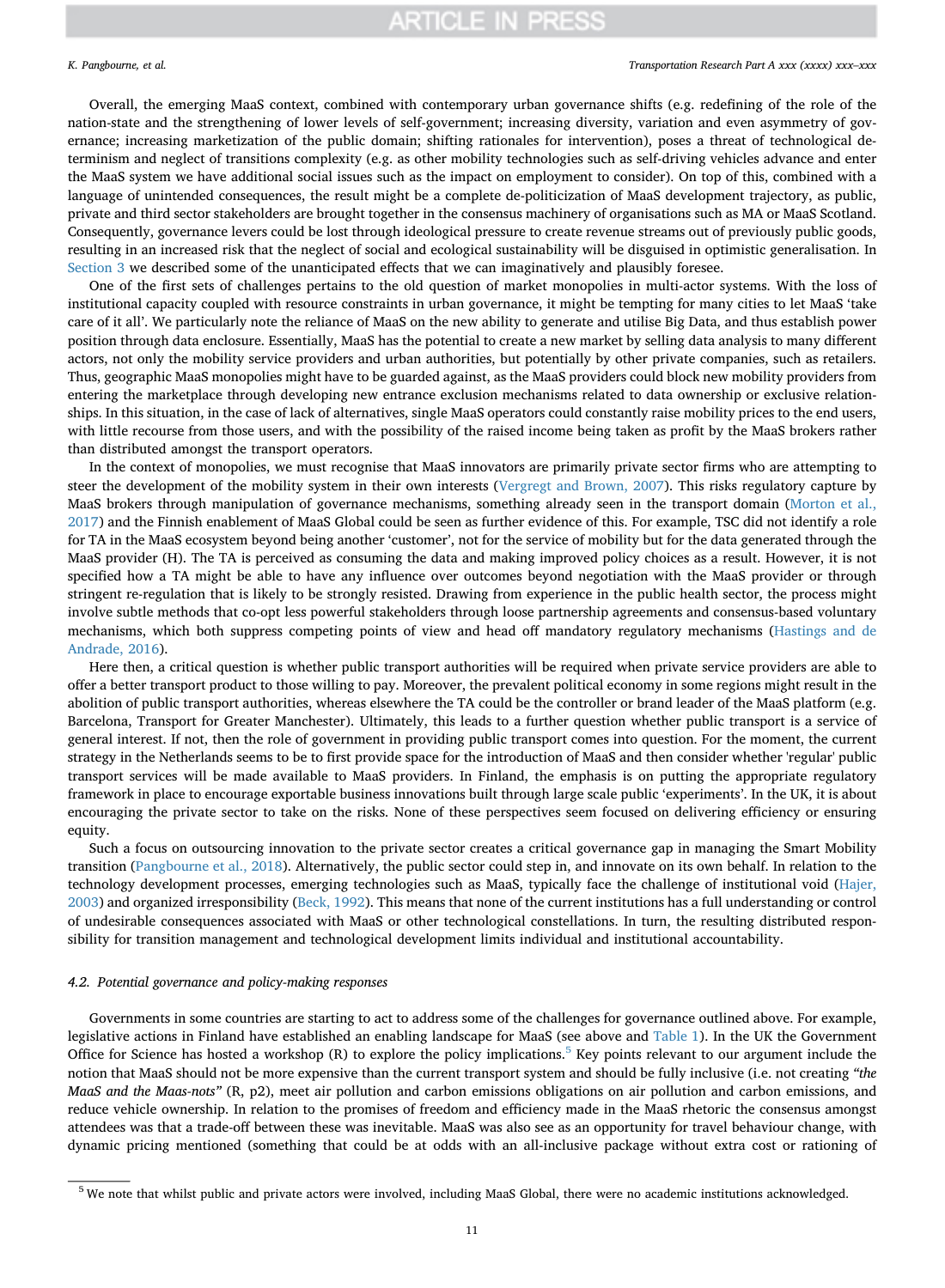mobility). Cities have been slow to specifically address MaaS within key policies, even though MaaS components are already operating in many places, and this has been characterised as a strategic omission arising from an uncritical assimilation of the rhetoric that sustainable urban mobility will automatically follow MaaS deployment [\(Li and Voege, 2017](#page-13-36)). However, aggregate patterns of mobility obscure the highly heterogeneous nature of individual mobility profiles, and the current range of packages available is very limited, and there is little knowledge of how to design realistic packages [\(Matyas and Kamargianni, 2018\)](#page-14-0).

Therefore, as MaaS is facing numerous dimensions of potentially undesired implications, discussion should not remain narrowly expert-focused, depoliticized, and focused dominantly on technical development and anticipated positive effects, with a shallow basis for conceptualization and rhetoric, avoiding questions of wider (re)distribution of consequences or solidifying existing inequalities. In this context, strategic management is needed to set objectives, monitor mode share changes, and to understand social, distributional and environmental impacts, as well to provide an environment where innovation (by both the public and private sectors) can flourish and citizens are full participants in the envisioning process whilst recognising that to have something new, something else may need to be destroyed [\(Sørensen and Torfing, 2017\)](#page-14-19). There are similar questions around the advance of automation in the transport environment, and thus the recommendations for governance are analogous ([Mladenović, 2019\)](#page-14-20).

Whilst technology studies describe and explore the webs of actors and temporal processes that go to make up the emergence of new technological regimes, it is not an analytic perspective that inclines to provide detailed "how to govern" recommendations. At this foundational technological development stage, it is important to recognize two essential premises for developing governance frameworks. First, if we are to reclaim technological futures as plannable space, we must challenge the perception of human ends as well-defined and static, to which we only need to provide technological means ([Jasanoff, 2016\)](#page-13-20). Making this assumption about the nature of human beings carries the risk of disregarding evolving relationships between us and our technology, as well as often irrevocable changes, not solely to the built environment around us, but also to our fundamental values and norms. Second, a challenge of technological determinism in the foundational stage of emerging technology might lead us to conclude that technology has unstoppable momentum, reshaping society to fit to its demands [\(Jasanoff, 2016\)](#page-13-20). Simply put, we might embrace a dangerous attitude that the outcomes of mobility technologies, just as climate change, are inevitable.

However, technological pathways are not linear and are difficult to predict, due to their increasing complexity. In this context, as already identified in the realm of territorial governance ([Metzger et al., 2015](#page-14-21)), there is a threat that some fundamental issues will be depoliticized or even rendered invisible in technology development processes, especially in their foundational stage. Thus, when we reflect about desirable and undesirable consequences we must dedicate special effort to avoid falling into the trap of 'unintended consequences' rhetoric. The very language of unintended consequences implies that it is not possible to think about the full range of undesirable consequences, a narrow perspective that relinquishes our power to question and imagine alternatives.

Here, we recognize an old dilemma. On the one hand, we are unable to estimate the changes from emerging technology until the technology is fully formed and embedded in society. On the other hand, changing a technological development trajectory is very difficult once the technology is fully formed ([Collingridge, 1980](#page-13-37)). For example, in hindsight, one could wonder whether Henry Ford should have foreseen the drastic consequences for the climate and society now associated with his creation of the mass-produced automobile. After all, his intentions were to unlock immense possibilities for all social classes. Nonetheless, we must acknowledge that we when reflect about desired outcomes in the future we tend to discount harms as more speculative, rather than equally uncertain ([Jasanoff, 2016](#page-13-20)). Moreover, we must recognize that, as far as mobility technologies are concerned, we are no longer in the early 20th century. We now have a greater amount of societal knowledge when we talk about emerging and disruptive mobility technologies. On the one side, the least we can do is learn from the development trajectory of passenger automobiles and personal computers, equally disruptive technologies in the present day. Therefore, if we move away from the language of *unintended* consequences to embrace that we are solely talking about *unanticipated* consequences, we open up space for building upon societal knowledge by empowering our collective envisioning efforts to better anticipate a wider range of plausible consequences, and to adopt responsible innovation practices ([Owen et al., 2012\)](#page-14-22).

New mobility concepts like MaaS require more envisioning rather than forecasting approach in development of future strategies, as there is a lack of evidence as to how such a service will change mobility practices. Valid predictions about disruptive urban mobility innovations cannot be extrapolated from the current state, as the innovations fundamentally move away from that state, and agent-based simulations have been recommended [\(Audouin and Finger, 2018; Ronald et al., 2017\)](#page-13-10). This would be useful as governance actors can then explore the consequences of decisions about which modes to prioritise according to the distributed social and environmental needs of their jurisdiction, and thus enable them to specify MaaS packages that could be both efficient and equitable. Second, such modelling techniques can permit the exploration of relations between mobility and urban form in ways that include rules and regulations (e.g., speed limits or restriction on certain links, recommended and restricted stopping points, etc.). This would be useful for joint planning of the built environment and the mobility system and for opening up topics for discussion beyond the rhetoric of the potential benefits of data and service integration. It would also be possible to engage citizens in continuous envisioning processes through engagement with (non)-digital technologies, including social simulation, permitting the public to set parameters for simulation runs and discussing the effects.

The basic foundations for identifying when government intervention is required, i.e. efficiency, equity (and ethics), are central here. Whilst the rhetoric of MaaS is to promise efficiency to cities, freedom to citizens and profit to service providers, we have highlighted in [Section 3](#page-7-1) above how those promises do not guarantee efficiency or equity (and by extension are not ethical). It is necessary to involve public authorities in piloting and implementation of MaaS trials, and to have revisable data sharing schemes that protect the citizens using the applications right from the beginning of MaaS planning periods. It is not sufficient for the role of public authorities to merely facilitate MaaS roll-out by removing barriers to implementation by private commercial organisations, as this could close down opportunities to develop open-source standards on the functional requirements for MaaS operation, and gives the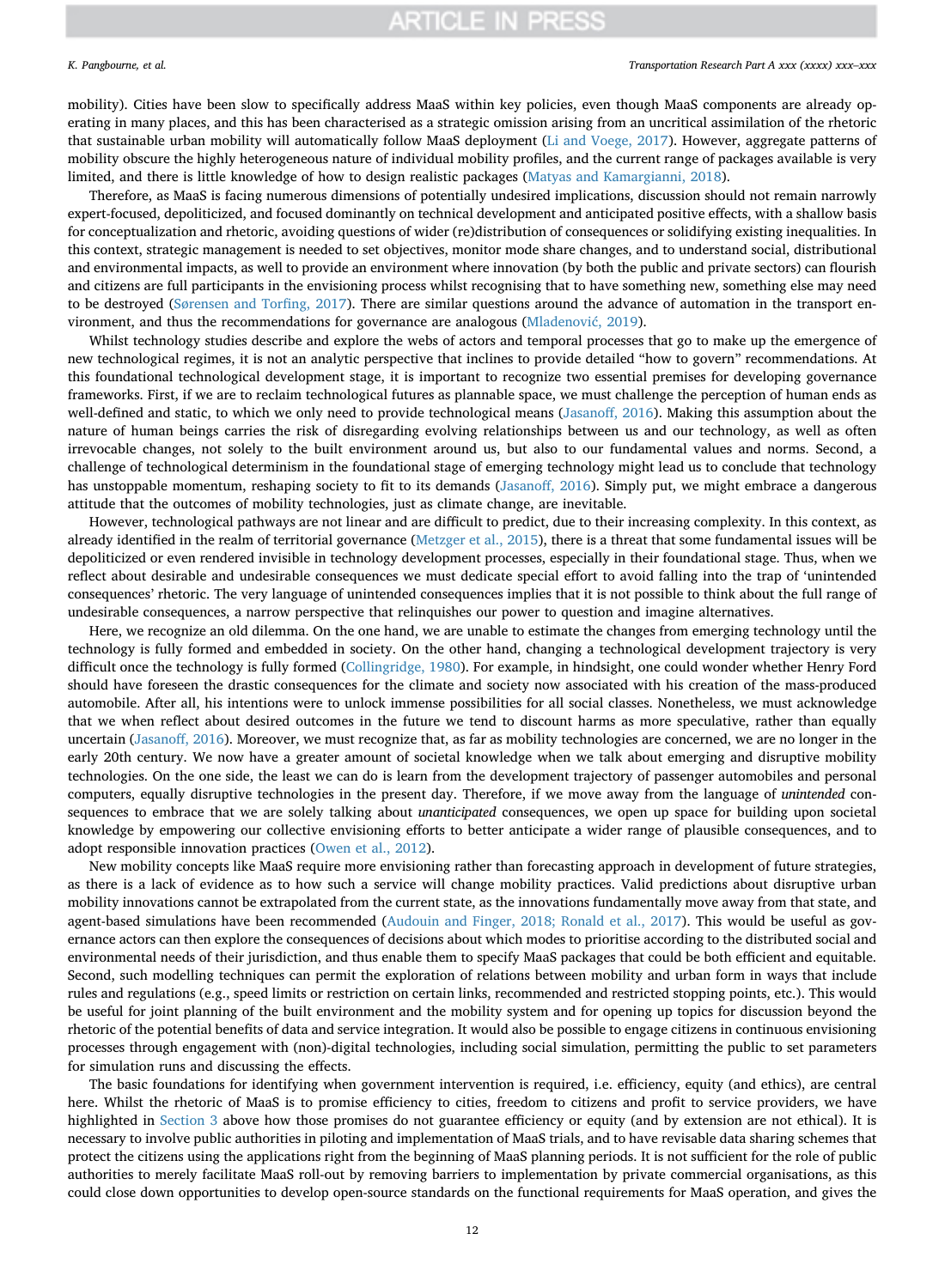private sector the power to control inter-organisational learning by promoting only the technologically optimistic rhetoric, hiding key details of evaluations behind commercial confidentiality.

## *4.3. Future research directions*

There is great scope for further research into the governance challenges posed by innovation, including mobility innovation. If governance frameworks are to help us tackle wicked problems associated with urbanisation, we expect more open debate that includes a wider range of stakeholders about the type of governance needed, and the operational design parameters that can ensure unintended impacts are minimised. As package-based MaaS is primarily a private sector initiative, we should seek private sector contributions to fund independent research to develop the necessary understanding of behaviours, needs/preferences, and consequences (environmental and social) of different modes, to guide bundling choices in a manner informed by local policy. There is also a need to analyse how different market actors use rhetoric to capture and divert strategic attention of the policy community. Urban case studies to explore the policy-framing of MaaS would be a valuable addition to the literature. Methods for studying power imbalances and the boundaries of anticipated futures in the current distribution of roles and responsibilities are required.

## **5. Conclusion**

We have addressed an acknowledged gap in understanding of the societal and governance implications of MaaS. We have described the evolution of the concept and the challenge posed by a service package model of MaaS, with examples drawn from Finland, Belgium, the Netherlands and the United Kingdom, where the concept is beginning to influence urban transport provision. We have thus made two contributions in this paper. First, we contribute the first (to our knowledge) analysis of the regime-building role played by the rhetoric of MaaS actors. Second, we situated this against the governance context to identify potential action and make recommendations. Our examples are at the forefront of technological development in the mobility sector, so the lessons learned have potential for wider policy-learning efforts.

We asked two questions:

- 1. To what extent can the MaaS promises to citizens and cities be delivered, and are there any unanticipated societal implications that could arise from a wholesale adoption of MaaS in relation to sustainability and key societal issues such as health, well-being and social inclusion?
- 2. What are the challenges for urban governance from potential MaaS adoption, and what are the potential governance and policymaking responses to these challenges?

In relation to our first question, we conclude that MaaS has considerable potential for deception. The commodification of mobility through the product service package approach requires customers who buy services. Profitability for private businesses inevitably requires growth in the use of their services. Under MaaS, there is strong potential for increased mobility among those who can pay for it. This runs counter to the need to reduce overall automotive movement to prevent or reduce undesired effects and does not address the needs of those experiencing transport poverty. Whilst it is not inconceivable that the less well-off could be supported through subsidies in the MaaS system, this requires strong public-sector input if they are to avoid further transport-related social exclusion.

The promise of freedom fails to acknowledge that current problems of traffic congestion, urban air pollution, noise and greenhouse gas emissions are large-scale emergent phenomena arising from the aggregate impact of our small-scale individual activities and is thus in conflict with the efficiency promise. These larger phenomena in turn have real negative impacts on individuals and communities now, and for future generations. Whilst MaaS could be designed to influence behaviours to be more sustainable, this must be designed in from the start, particularly as the bundling process will obscure the true costs of individual journeys.

In relation to our second question, the threat of potential enclosure of our mobility systems by allowing private entities to control the products that enable people to access to transport through integrated platforms as well as through data monetization, is just one element that leads us to conclude that urban governance is considerably challenged by MaaS. Governance potential is hampered by framing MaaS primarily as a private-sector business opportunity, given that the consequences reach well beyond mobility. Furthermore, MaaS is not fully referenced in strategic urban plans and so may not be shaped to better internalise transport's effects, and this strategic omission permits uncritical thinking about MaaS if it is promoted in isolation from wider urban objectives.

## **Funding**

This research has received partial support from the Academy of Finland, through DecoNet-project (No. 295499) and BEMINEproject (No. 303538) (Dr Mladenović) and the EPSRC, through ADAPT project (Ref EP/N030524/1) (Dr Pangbourne). Dr Stead and Dr Milakis had no specific funding for this work.

## **Declaration of Competing Interest**

The authors have no competing interests to declare.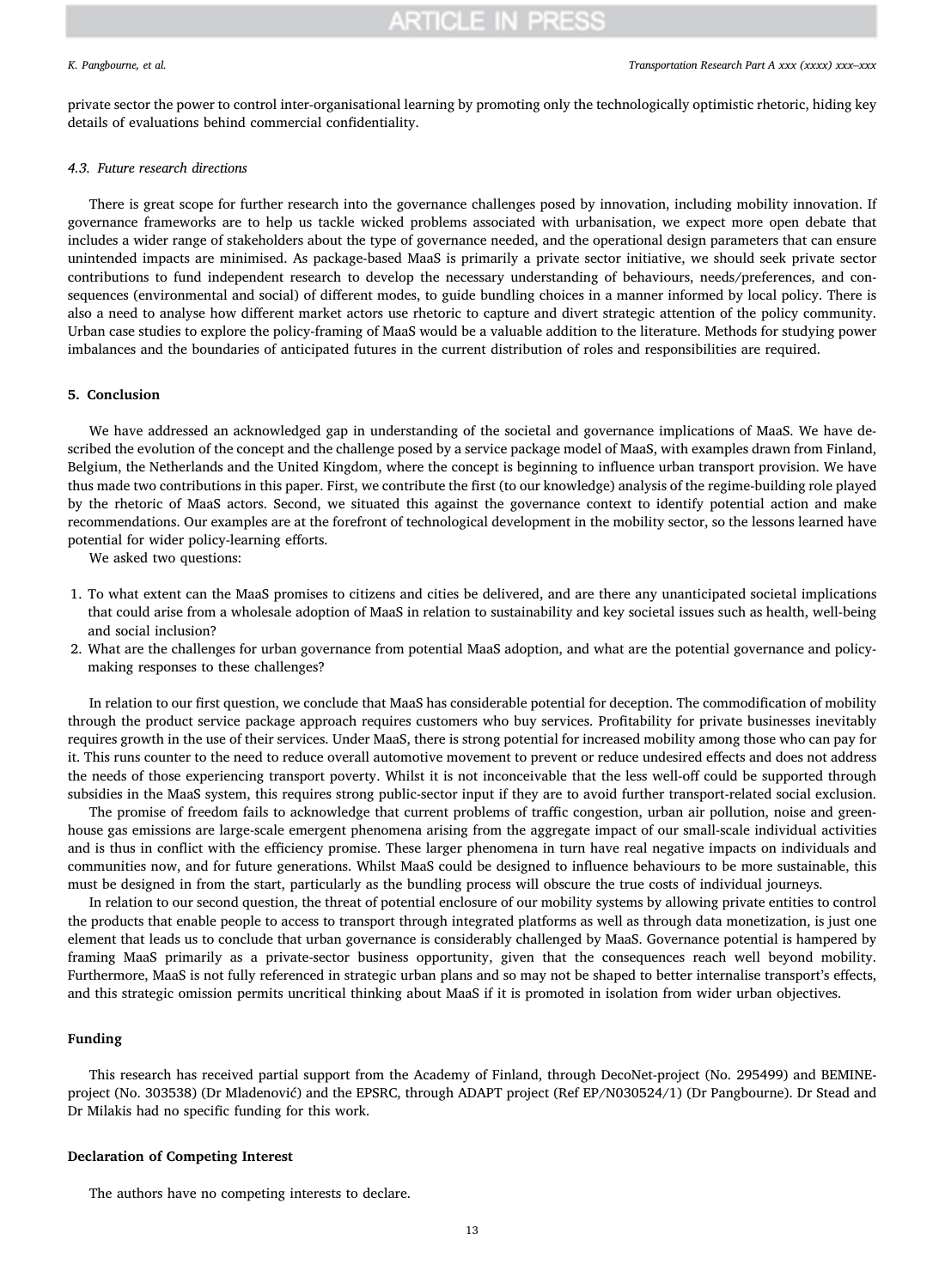## **Acknowledgements**

The authors would like to thank the David Hensher and Corinne Mulley as well as the anonymous reviewers for their valuable insights, which have greatly improved the finished paper. We also thank those funding agencies whose support enabled some aspects of the work to be carried out.

### **References**

<span id="page-13-6"></span>[Akyelken, N., Banister, D., Givoni, M., 2018. The sustainability of shared mobility in London: the dilemma for governance. Sustainability 10 \(2\), 420.](http://refhub.elsevier.com/S0965-8564(18)30960-1/h0005)

<span id="page-13-10"></span>[Audouin, M., Finger, M., 2018. The development of Mobility-as-a-Service in the Helsinki metropolitan area: a multi-level governance analysis. Res. Transp. Bus.](http://refhub.elsevier.com/S0965-8564(18)30960-1/h0010) [Manage. 27, 24–35.](http://refhub.elsevier.com/S0965-8564(18)30960-1/h0010)

<span id="page-13-2"></span>[Banister, D., 2005. Unsustainable transport: city transport in the new century. Routledge](http://refhub.elsevier.com/S0965-8564(18)30960-1/h0015).

<span id="page-13-4"></span>[Bardhi, F., Eckhardt, G.M., 2012. Access-based consumption: the case of car sharing. J. Consum. Res. 39, 881–898](http://refhub.elsevier.com/S0965-8564(18)30960-1/h0020).

<span id="page-13-35"></span>[Beck, U., 1992. Risk Society: Towards a New Modernity. Sage, London](http://refhub.elsevier.com/S0965-8564(18)30960-1/h0025).

<span id="page-13-18"></span>[Berkhout, F., 2006. Normative expectations in systems innovation. Technol. Anal. Strategic Manage. 18 \(3–4\), 299–311.](http://refhub.elsevier.com/S0965-8564(18)30960-1/h0030)

<span id="page-13-16"></span>[Bidmon, C.M., Knab, S.F., 2018. The three roles of business models in societal transitions: new linkages between business model and transition research. J. Cleaner](http://refhub.elsevier.com/S0965-8564(18)30960-1/h0035) [Prod. 178, 903–916](http://refhub.elsevier.com/S0965-8564(18)30960-1/h0035).

[Blyth, P.L., Mladenovic, M.N., Nardi, B.A., Ekbia, H.R., Su, N.M., 2016. Expanding the design horizon for self-driving vehicles: distributing benefits and burdens. IEEE](http://refhub.elsevier.com/S0965-8564(18)30960-1/h0040) [Technol. Soc. Mag. 35 \(3\), 44–49](http://refhub.elsevier.com/S0965-8564(18)30960-1/h0040).

<span id="page-13-12"></span><span id="page-13-9"></span>Bruun, E., 2018. A research agenda and proposed research approaches to enable MaaS to bring maximal benefits. Annual Meeting of Transportation Research Board. [Cabinet Office, 2001. Public Services: The Rationale for Government Intervention. H.M, Government, UK](http://refhub.elsevier.com/S0965-8564(18)30960-1/h0050).

<span id="page-13-0"></span>[Chapman, L., 2007. Transport and climate change: a review. J. Transp. Geogr. 15 \(5\), 354–367](http://refhub.elsevier.com/S0965-8564(18)30960-1/h0055).

<span id="page-13-26"></span>[Clewlow, R.R., Mishra, G.S., 2017. Disruptive Transportation: The Adoption, Utilization, and Impacts of Ride-Hailing in the United States. Institute of Transportation,](http://refhub.elsevier.com/S0965-8564(18)30960-1/h0060) [UC Davis, Davis, California](http://refhub.elsevier.com/S0965-8564(18)30960-1/h0060).

<span id="page-13-37"></span>[Collingridge, D., 1980. The Social Control of Technology. Open University Press, London.](http://refhub.elsevier.com/S0965-8564(18)30960-1/h0065)

<span id="page-13-32"></span>[Davis, D., 2018. Governmental Capacity and the Smart Mobility Transition. In: Marsden, G., Reardon, L. \(Eds.\), Governing the Smart Mobility Transition. Emerald](http://refhub.elsevier.com/S0965-8564(18)30960-1/h0070) [Points](http://refhub.elsevier.com/S0965-8564(18)30960-1/h0070).

<span id="page-13-29"></span>[Demirgüç-Kunt, A., Klapper, L., Singer, D., Ansar, S., Hess, J., 2018. The Global Findex Database 2017: Measuring Financial Inclusion and the Fintech Revolution.](http://refhub.elsevier.com/S0965-8564(18)30960-1/h0075) [World Bank, Washington DC.](http://refhub.elsevier.com/S0965-8564(18)30960-1/h0075)

<span id="page-13-11"></span>[Docherty, I., Marsden, G., Anable, J., 2017. The governance of smart mobility. Transport. Res. A: Pol. Pract.](http://refhub.elsevier.com/S0965-8564(18)30960-1/h0080)

<span id="page-13-22"></span><span id="page-13-8"></span>[Dowling, R., 2018. Smart Mobility: Disrupting Transport Governance? In: Marsden, G., Reardon, L. \(Eds.\), Governing the Smart Mobility Transition. Emerald Points](http://refhub.elsevier.com/S0965-8564(18)30960-1/h0085). Eckhardt, Bardhi, 2015. The sharing economy isn't about sharing at all. Harvard Business Review. 28 January 2015, < [https://hbr.org/2015/01/the-sharing](https://hbr.org/2015/01/the-sharing-economy-isnt-about-sharing-at-all)[economy-isnt-about-sharing-at-all](https://hbr.org/2015/01/the-sharing-economy-isnt-about-sharing-at-all) > (last accessed 25th July 2018).

<span id="page-13-13"></span>EEA (European Environment Agency), 2018. < [https://www.eea.europa.eu/data-and-maps/indicators/transport-emissions-of-greenhouse-gases/transport-emissions](https://www.eea.europa.eu/data-and-maps/indicators/transport-emissions-of-greenhouse-gases/transport-emissions-of-greenhouse-gases-11)[of-greenhouse-gases-11](https://www.eea.europa.eu/data-and-maps/indicators/transport-emissions-of-greenhouse-gases/transport-emissions-of-greenhouse-gases-11) > .

<span id="page-13-28"></span>Fitt, H., 2018. Exploring how older people might experience future transport systems. In: Curl and Musselwhite (Eds.), Geographies of Transport and Ageing, Palgrave Macmillan, Cham.

<span id="page-13-14"></span>[Geels, F.W., Schot, J., 2007. Typology of sociotechnical transition pathways. Res. Policy 36 \(3\), 399–417](http://refhub.elsevier.com/S0965-8564(18)30960-1/h0105).

<span id="page-13-15"></span><span id="page-13-3"></span>[Geels, F.W., 2012. A socio-technical analysis of low-carbon transitions: introducing the multi-level perspective into transport studies. J. Transp. Geogr. 24, 471–482](http://refhub.elsevier.com/S0965-8564(18)30960-1/h0110). [Geerlings, H., Shiftan, Y., Stead, D., 2012. Transition Towards Sustainable Mobility: The Role of Instruments, Individuals and Institutions. Ashgate, Farnham, UK.](http://refhub.elsevier.com/S0965-8564(18)30960-1/h0115) [Gill, A., 2006. The Rhetoric of Sneakers. A History from Sandals to Sneakers, Shoes.](http://refhub.elsevier.com/S0965-8564(18)30960-1/h0120)

<span id="page-13-19"></span>[Grant, A., 2019. Doing EXCELLENT Social Research with Documents: Practical Examples And Guidance For Qualitative Researchers. Taylor and Francis.](http://refhub.elsevier.com/S0965-8564(18)30960-1/h0125)

<span id="page-13-34"></span>[Hajer, M., 2003. Policy without polity? Policy analysis and the institutional void. Policy Sci. 36 \(2\), 175–195](http://refhub.elsevier.com/S0965-8564(18)30960-1/h0130).

<span id="page-13-33"></span>[Hastings, G., de Andrade, M., 2016. Stakeholder marketing and the subversion of public health. In: Spotswoode, F. \(Ed.\), Beyond Behaviour Change: Key Issues. Policy](http://refhub.elsevier.com/S0965-8564(18)30960-1/h0135)

<span id="page-13-7"></span>[Press, Interdisciplinary Approaches and Future Directions.](http://refhub.elsevier.com/S0965-8564(18)30960-1/h0135) Heikkilä, Sonja, 2014. Thesis "Mobility as a Service-A Proposal for Action for the Public Administration, Case Helsinki." Aalto University.

[Hensher, D.A., 2017. Future bus transport contracts under a mobility as a service \(MaaS\) regime in the digital age: are they likely to change? Transport. Res. A: Pol.](http://refhub.elsevier.com/S0965-8564(18)30960-1/h0145) [Pract. 98, 86–96](http://refhub.elsevier.com/S0965-8564(18)30960-1/h0145).

<span id="page-13-17"></span>[Hjerpe, M., Glaas, E., Fenton, P., 2017. The role of knowledge in climate transition and transformation literature. Curr. Opin. Environ. Sustain. 29, 26–31.](http://refhub.elsevier.com/S0965-8564(18)30960-1/h0150)

Ho, C., Hensher, D.A., Mulley, C., Wong, Y.Z., 2018. Prospects for switching out of conventional transport services to mobility as a service subscription plans – a stated

choice study. UTSG. [Howlett, M., 2009. Governance modes, policy regimes and operational plans: a multi-level nested model of policy instrument choice and policy design. Policy Sci. 42](http://refhub.elsevier.com/S0965-8564(18)30960-1/h0160) [\(1\), 73–89.](http://refhub.elsevier.com/S0965-8564(18)30960-1/h0160)

[Hrelja, R., 2011. The tyranny of small decisions. Unsustainable cities and local day-to-day transport planning. Plan. Theor. Pract. 12 \(4\), 511–524.](http://refhub.elsevier.com/S0965-8564(18)30960-1/h0165)

<span id="page-13-5"></span>[Jasanoff, S., 2007. Technologies of humility. Nature 450 \(7166\), 33.](http://refhub.elsevier.com/S0965-8564(18)30960-1/h0170)

<span id="page-13-20"></span>[Jasanoff, S., 2016. The Ethics of Invention: Technology and the Human Future. WW Norton & Company.](http://refhub.elsevier.com/S0965-8564(18)30960-1/h0175)

<span id="page-13-24"></span>[Jittrapirom, P., Caiati, V., Feneri, A.M., Ebrahimigharehbaghi, S., González, M.J.A., Narayan, J., 2017. Mobility as a service: a critical review of definitions, as](http://refhub.elsevier.com/S0965-8564(18)30960-1/h0180)[sessments of schemes, and key challenges. Urban Plan. 2 \(2\), 13–25.](http://refhub.elsevier.com/S0965-8564(18)30960-1/h0180)

[Jittrapirom, P., Marchau, V., van der Heijden, R., Meurs, H., 2018. Future Implementation of Mobility as a Service \(MaaS\): Results of an International Delphi Study.](http://refhub.elsevier.com/S0965-8564(18)30960-1/h0185) [Radboud University](http://refhub.elsevier.com/S0965-8564(18)30960-1/h0185).

Kamargianni, M., Matyas, M., 2017. The business ecosystem of mobility-as-a-service. Annual Meeting of the Transportation Research Board.

<span id="page-13-23"></span>[Jokinen, J.P., Sihvola, T., Mladenović, M.N., 2019. Policy lessons from the flexible transport service pilot Kutsuplus in the Helsinki Capital Region. Transp. Policy 76,](http://refhub.elsevier.com/S0965-8564(18)30960-1/h0190) [123–133.](http://refhub.elsevier.com/S0965-8564(18)30960-1/h0190)

<span id="page-13-21"></span>[Kamargianni, M., Li, W., Matyas, M., Schafer, A., 2016. A critical review of new mobility services for urban transport. Transp. Res. Procedia 14, 3294–3303.](http://refhub.elsevier.com/S0965-8564(18)30960-1/h0200)

<span id="page-13-25"></span>Kamargianni, M., Matyas, M., Li, W., Muscat, J., 2018. Londoners' attitudes towards car-ownership and Mobility-as-a-Service: impact assessment and opportunities that lie ahead. UCL.

[Karlsson, I.C.M.-A., Sochor, J., Stromberg, H., 2016. Developing the 'Service' in mobility as a service: experiences from a field trial of an innovative travel brokerage.](http://refhub.elsevier.com/S0965-8564(18)30960-1/h0210) [Transp. Res. Procedia 14, 3265–3273](http://refhub.elsevier.com/S0965-8564(18)30960-1/h0210).

Kemp, R., Geels, F., Dudley, G., 2012. Sustainability transitions in the automobility regime and the need for a new perspective. In: Geels, F., Kemp, R., Dudley, G., 2012. Sustainability transitions in the automobility reg Lyons, G. (Eds.), Automobility in Transition? A socio-technical analysis of sustainable transport. Routledge, London, UK.

<span id="page-13-36"></span>[Li, Y., Voege, T., 2017. Mobility as a service \(MaaS\): challenges of implementation and policy required. J. Transport. Technol. 7 \(02\), 95](http://refhub.elsevier.com/S0965-8564(18)30960-1/h0220).

<span id="page-13-31"></span>[Lidström, A., 2007. Territorial governance in transition. Reg. Feder. Stud. 17 \(4\), 499–508.](http://refhub.elsevier.com/S0965-8564(18)30960-1/h0225)

<span id="page-13-30"></span>Lucas, K., Mattioli, G., Verlinghieri, E., Guzman, A., 2016. Transport poverty and its adverse social consequences. In: Proceedings of the Institution of Civil Engineers – Transport, 169 (6). pp. 353–365. ISSN 0965-092X.

<span id="page-13-27"></span>[Lucas, K., van Wee, B., Maat, K., 2015. A method to evaluate equitable accessibility: combining ethical theories and accessibility-based approaches. Transportation 43,](http://refhub.elsevier.com/S0965-8564(18)30960-1/h0235) [473.](http://refhub.elsevier.com/S0965-8564(18)30960-1/h0235)

<span id="page-13-1"></span>[Mackett, R.L., Thoreau, R., 2015. Transport, social exclusion and health. J. Transp. Health 2 \(4\), 610–617](http://refhub.elsevier.com/S0965-8564(18)30960-1/h0240).